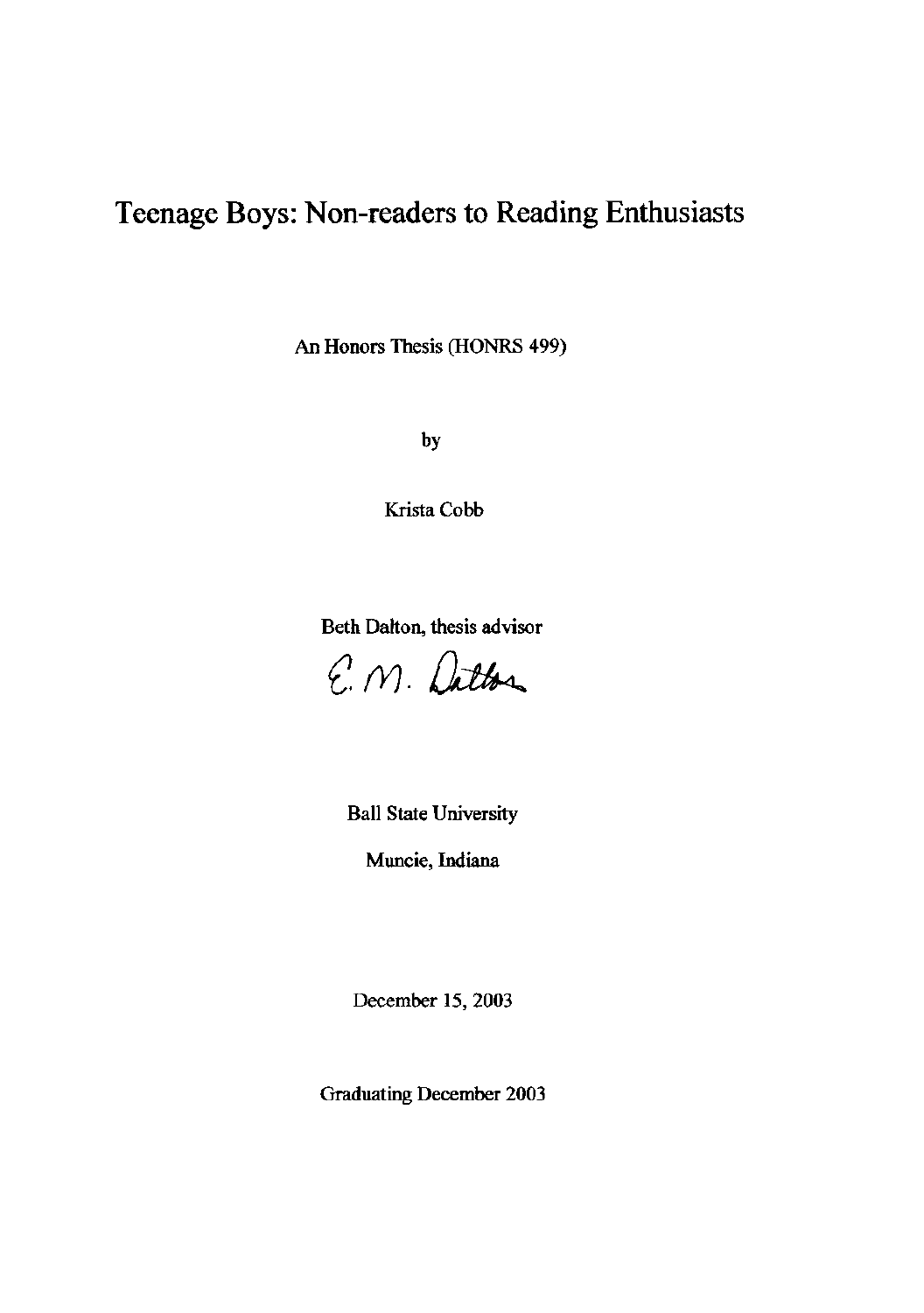Abstract:

Boys enjoy reading less and are less skilled in language ability than are their female peers. This division in reading ability is reversible, but needs to be addressed while the boy is still young—before or during middle-school age—to be most effective. One useful genre of book to combat this problem is literature of the American West, since many boys are interested in historical information as well as the means of storytelling western writers use, such as adventure, humor, and young protagonists. Librarians have a key role in helping boys to enjoy reading through the programs they offer and the organization and collections in their libraries. In this paper I discuss the problem of boys not enjoying reading and address how to solve the problem with western literature and the help of a library and its librarian.

Acknowledgements:

I would like to thank Beth Dalton for all of the help and support she has provided with this project. Her ideas, editing, and encouragement were invaluable. I would also like to thank my husband and son for allowing me the time to finish this project and a computer to work on---most of the time.

Dr. Fisher was also helpful with his knowledge of western literature that he was always happy to share.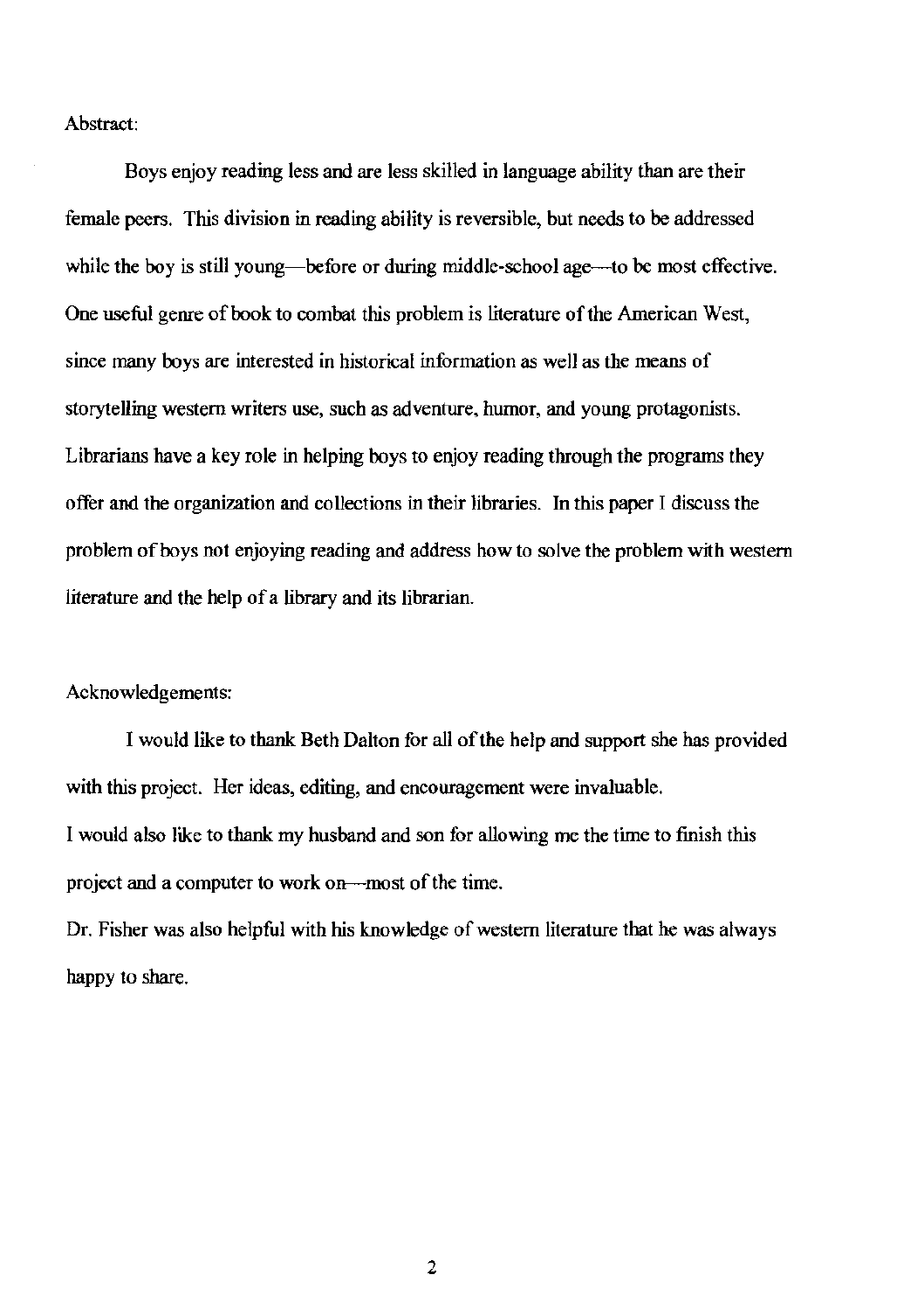### Introduction

On November 29, 2003, I delivered my first child, a son named Silas. My husband and I learned that he was male less than halfway through my pregnancy, so I then began to think about raising a son. The enjoyment of reading is a high priority for our family, so I began to wonder how I could enhance Silas's learning and enjoyment of literature. Thus, I decided to do my senior Honors thesis on research for helping all boys enjoy reading, particularly those boys who are middle school age, since that is the time that both of my brothers began to dislike reading.

I wanted to learn what the differences actually are between boys' and girls' reading ability and then learn how to best remedy any deficiencies. I am interested in becoming a librarian after my children are grown, so I decided to research how to attract boys to a library as well as find out how librarians can encourage reading in boys. I had ideas of my own before beginning this project and the research helped solidify how I want to raise my son and educate others when I become a librarian.

To narrow my focus I thought about what topics I fett boys would find particularly interesting. I realized that western literature included most of the topics that I could think of, such as adventure, non-fiction, historical fiction, and action. My father and brothers also influenced my decision for a focus since they all enjoy western literature; my father will read nothing else, a habit he has had since he was a young boy. By concentrating on western literature I can best discuss how a library can help boys as well as recommend timeless literature that middle school aged boys would enjoy.

Another way I decided to narrow my topic was to focus on small libraries since I anticipate living in a small town when I become a librarian. I also think that small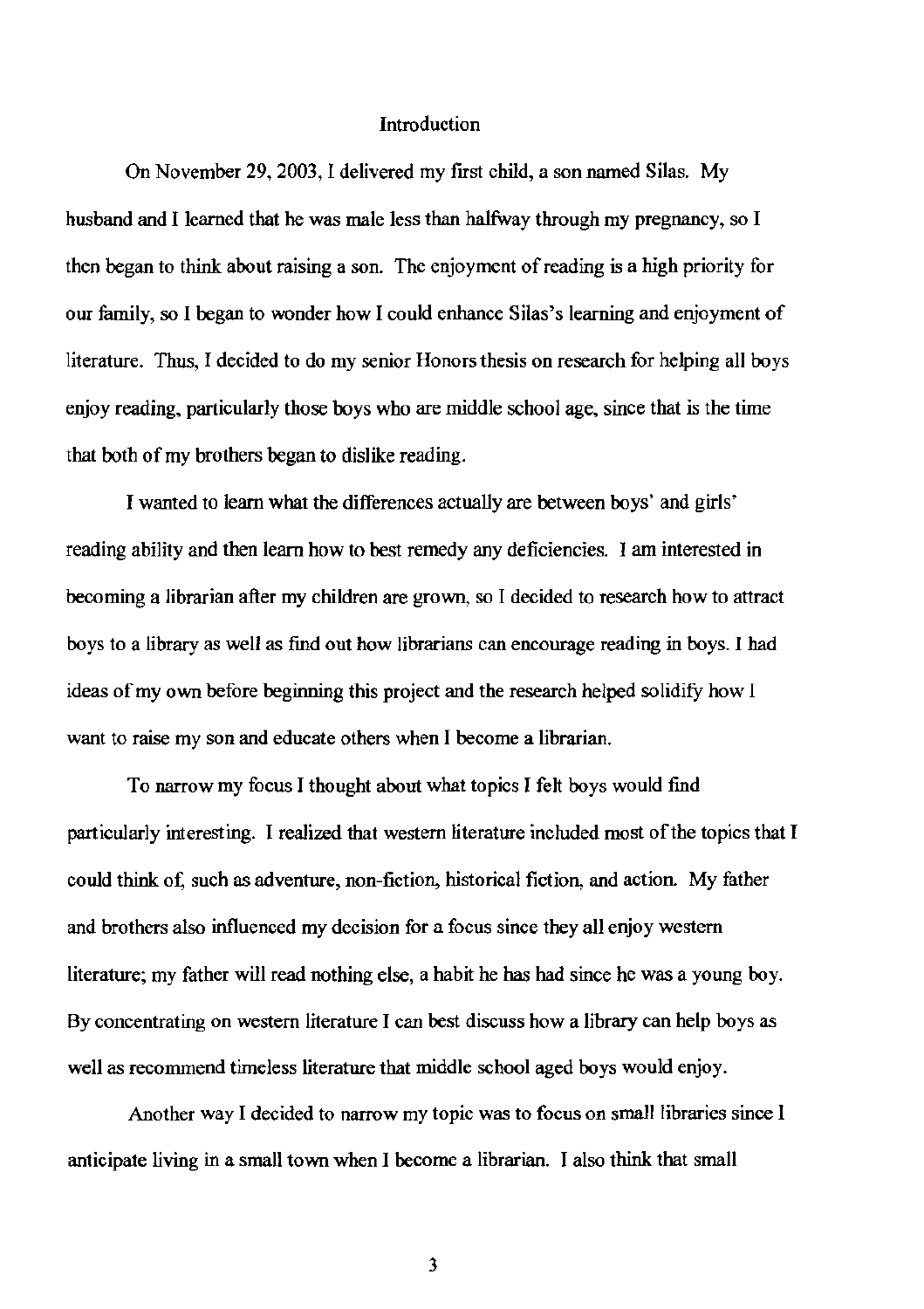libraries often need more help than do larger ones since they have fewer employeesto help to attract young readers. I toured the Parker City Library, a library run by the Parker City chapter of the Psi Iota Xi sorority without a trained librarian on staff. By using this library as my framework, I could make recommendations to the sorority and help the sorority members to see new ways to attract boys to their library even with a limited budget and a staff of volunteers. I presented my findings to the sorority November 4, 2003.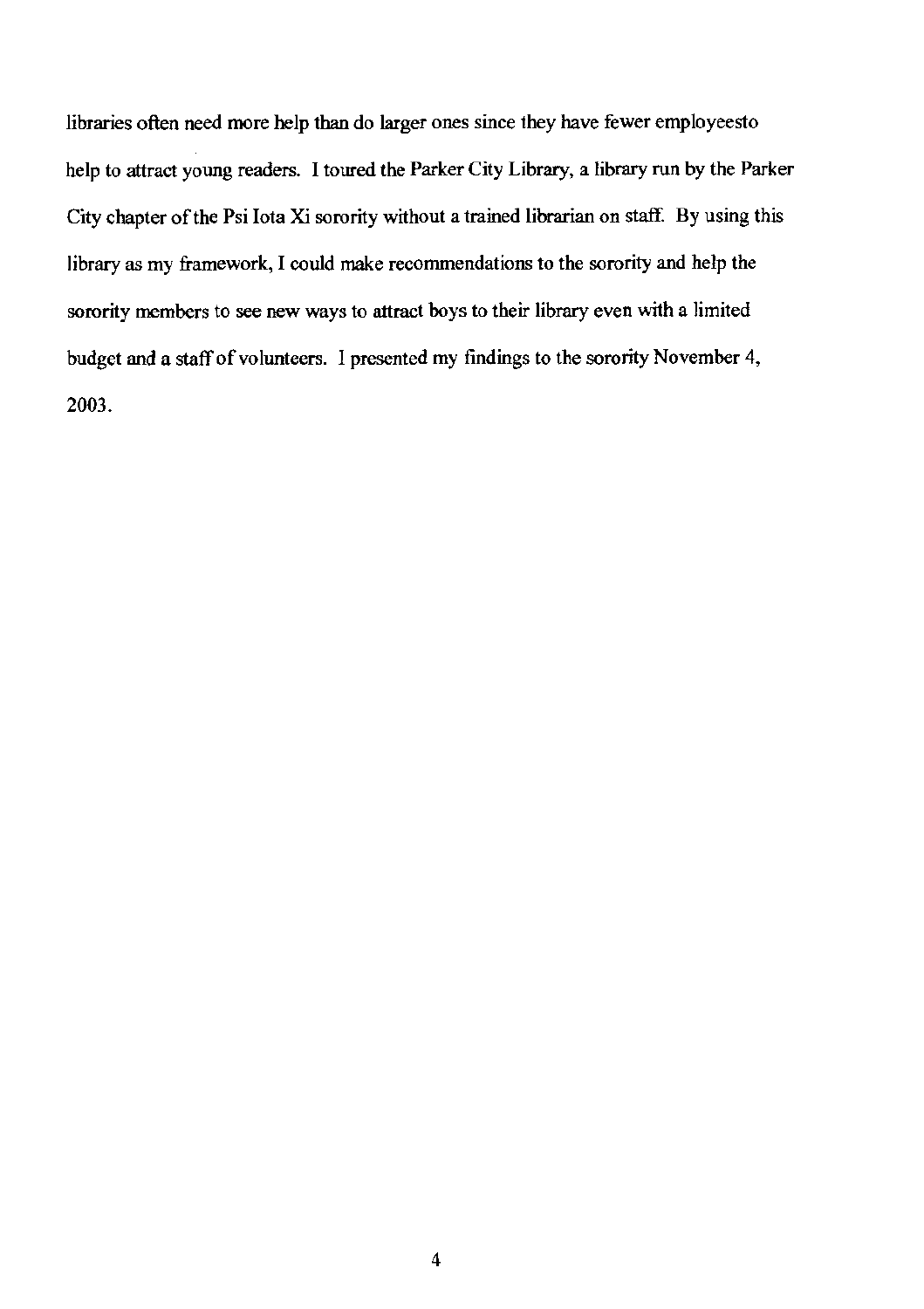### Outlining Gender-Based Reading Problems

The ability to read is arguably the most important skill learned in a school environment since reading is involved in virtually all aspects of life, from driving to cooking to researching. While most students learn to read, many do not enjoy reading especially males. The type of reading that males prefer is not encouraged by teachers or librarians, and without being able to read something they enjoy, boys often refuse to read. The enjoyment of reading is also important to reading continuation. If a student does not enjoy reading, he or she will not retain knowledge from a book and may even choose not read other literature.

My eleven-year-old twin brother and sister are prime examples of how a reading program in a library fails for the male gender while succeeding for the female gender. The program that Indian Creek Intermediate School uses is called "Reading Counts." Many books in the library have a tag on the spine indicating what level they are for the test that the students must take after reading the book. The test is multiple choice and the students must correctly answer eight out of ten questions to pass and then be awarded the points for that book, which they can trade for prizes.

While this may seem like a good way to encourage reading, books that boys like, such as informational texts, are not tested, and the tests may even be written in such a way as to focus on points that interest females. When Shane was asked about this program he said, ""Reading Counts makes me want to read because of the prizes but I can't ever pass the tests so I get mad. And if I don't have enough points, the librarians won't let me check out what I want to read like the Guinness Book of World Records." The scores that the *twins* have acquired also speak volumes of how the test is written; at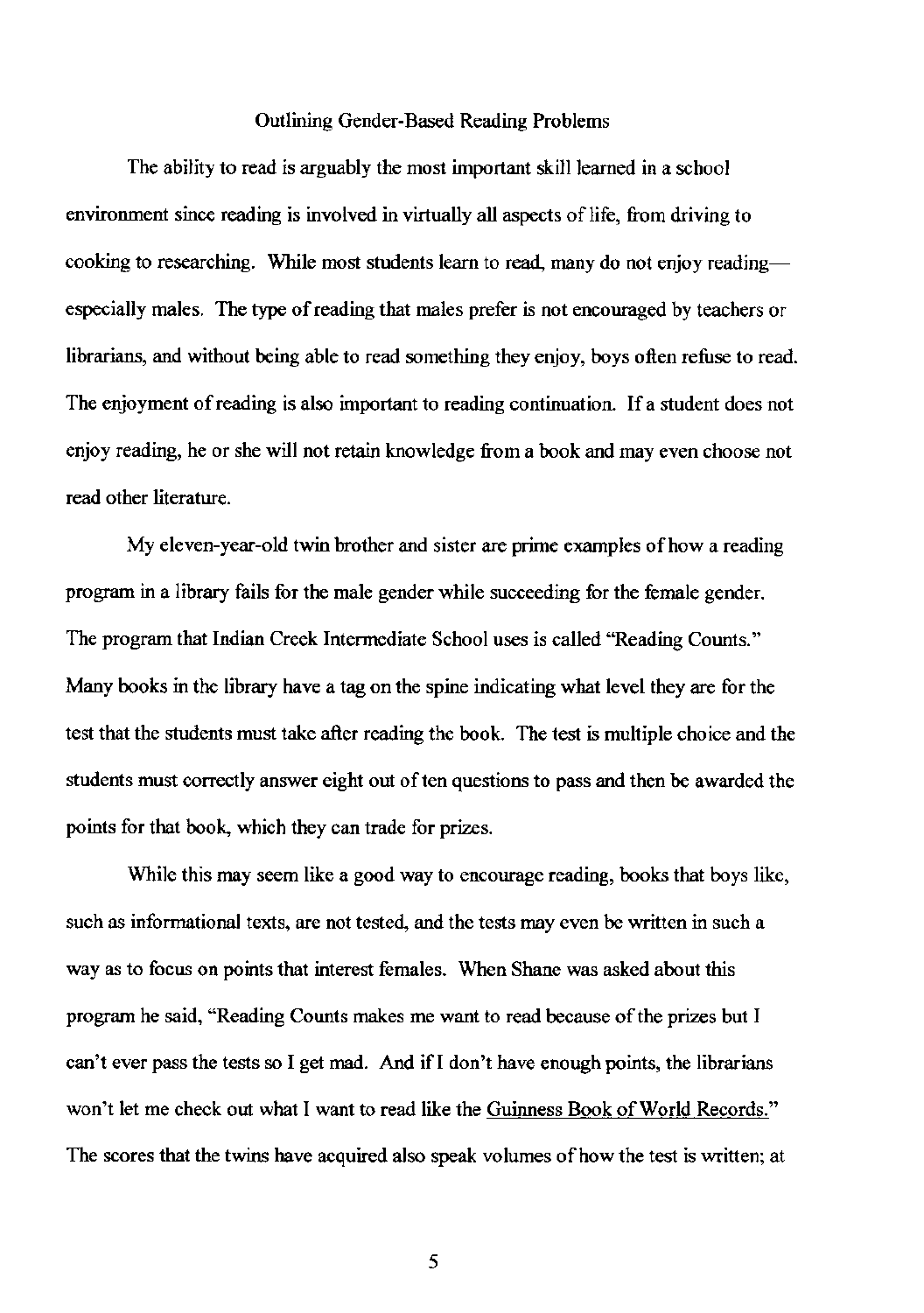the time of the interview Shane had only eighteen points while Kalee had eighty-seven. When tested in other ways, the twins are not so far apart in intellectual ability as they seem to be from these scores. Kalee chose books that awarded her more points, since those are the type that she enjoys and Shane tended to pick books below his level that he is not at all interested in merely to try to get points so that he is able to read what he would like to read in his spare time.

Generally males, such as my brother, enjoy reading less than do females of comparable age. This is especially true for middle school-aged boys, who tend not to read much for pleasure. However, there are many tactics that can aid the appreciation of reading. Since learning begins at home, a parent can have a great deal of influence on his or her son in many ways. Today's teenagers do not spend all of their time at home, and are also influenced by teachers and librarians; there are many tactics that those parties can use to accelerate the love of reading in boys.

The difference in literary abilities is not as widely known as the perceived gap between the genders in mathematics. However, "the Educational Testing Service reports that the gap in writing between eighth-grade males and females is more than six times greater than the differences in mathematical reasoning" (Cole qtd. in Smith and Wilhelm 1). There has been an emphasis in education in recent years to attempt to persuade girls to pursue careers in science and mathematics, fields that are generally disregarded by females. Yet if there is a much more significant gap in knowledge between boys and girls in the field of language arts, this is an area that needs to be focused on as well. It is much easier to fmd research on the disadvantages girls face in education and other disciplines, yet the sad fact is that boys are being ignored. If the goal for education is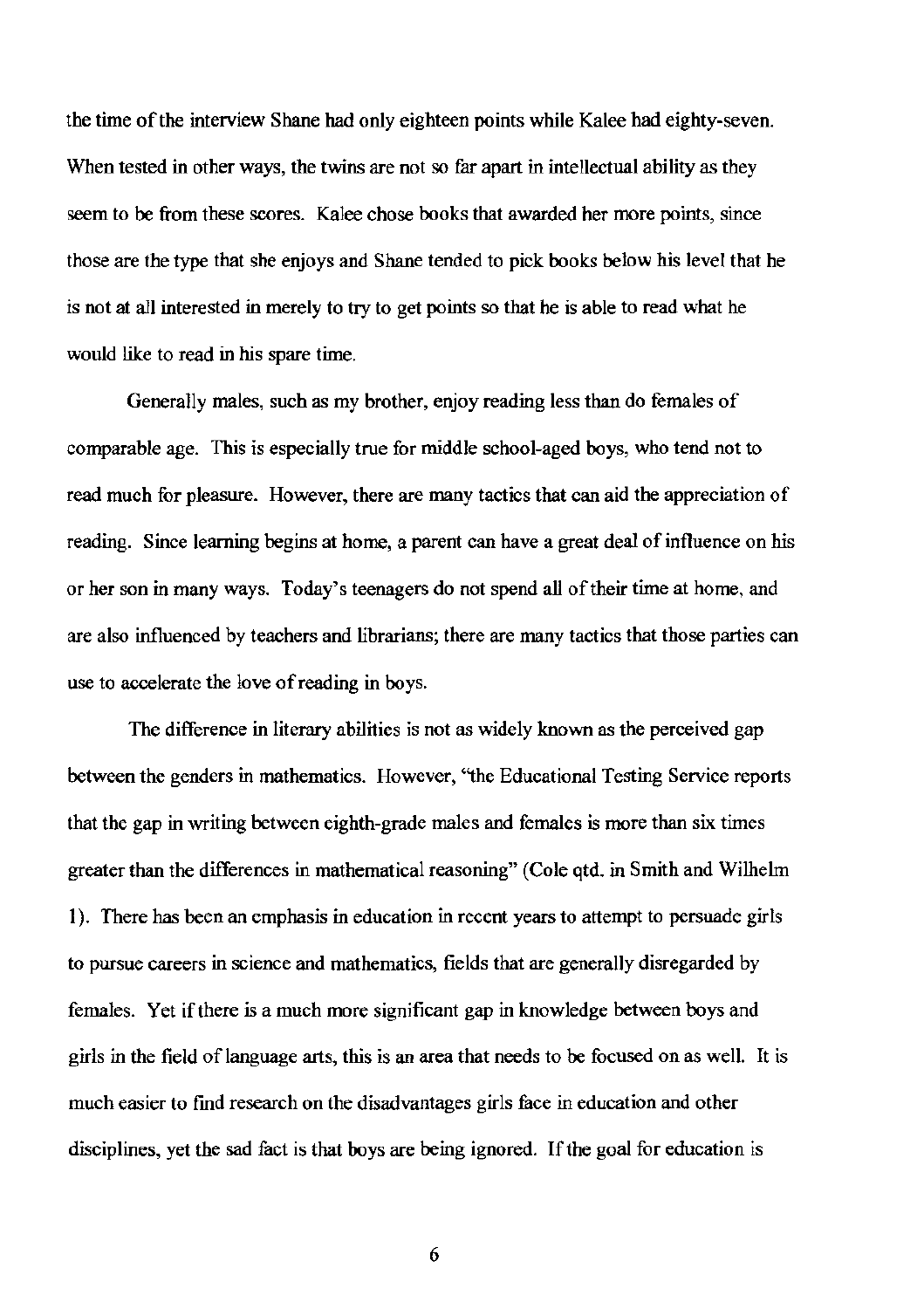equality, both sexes should be helped to flourish in areas in which they struggle; for boys this is in the field of reading.

Most people would accept that boys, especially once they reach the middle-school age, tend to read less than their female counterparts, but do not realize when this gap begins. According to two former high school teachers and current university professors, "A variety of research shows that boys learn to read later than girls and never catch up" (Smith and Wilhelm xix). This shows that there has been a gap in reading ability or desire from the time that children learn to read, as early as age four or five, and continues throughout their lives. This places a great challenge on parents, librarians, and teachers to address this problem and make a special effort to encourage reading in boys through any effective means, since proficiency in reading aids development and helps the individual to function well in society.

The gap in language arts extends beyond reading abilities alone; there is also a wide gap in writing ability. ""In 1985, the International Association for Evaluation of Educational Achievement investigated writing achievement across fourteen countries and found that "gender by itself or in combination with certain home variables was the most powerful predictor of performance" and the differences "generally increased with age" (Purves qtd. in Smith and Wilhelm 2). Language arts problems in boys is obviously a world-wide issue, and since the differences increase with age, they need to be addressed while boys are young.

Furthermore, boys "trail girls on almost every literacy measure in every country and cuhure from which data is available. They are particularly behind when it comes to reading novels and extended forms of narrative fiction-the kind of reading that counts in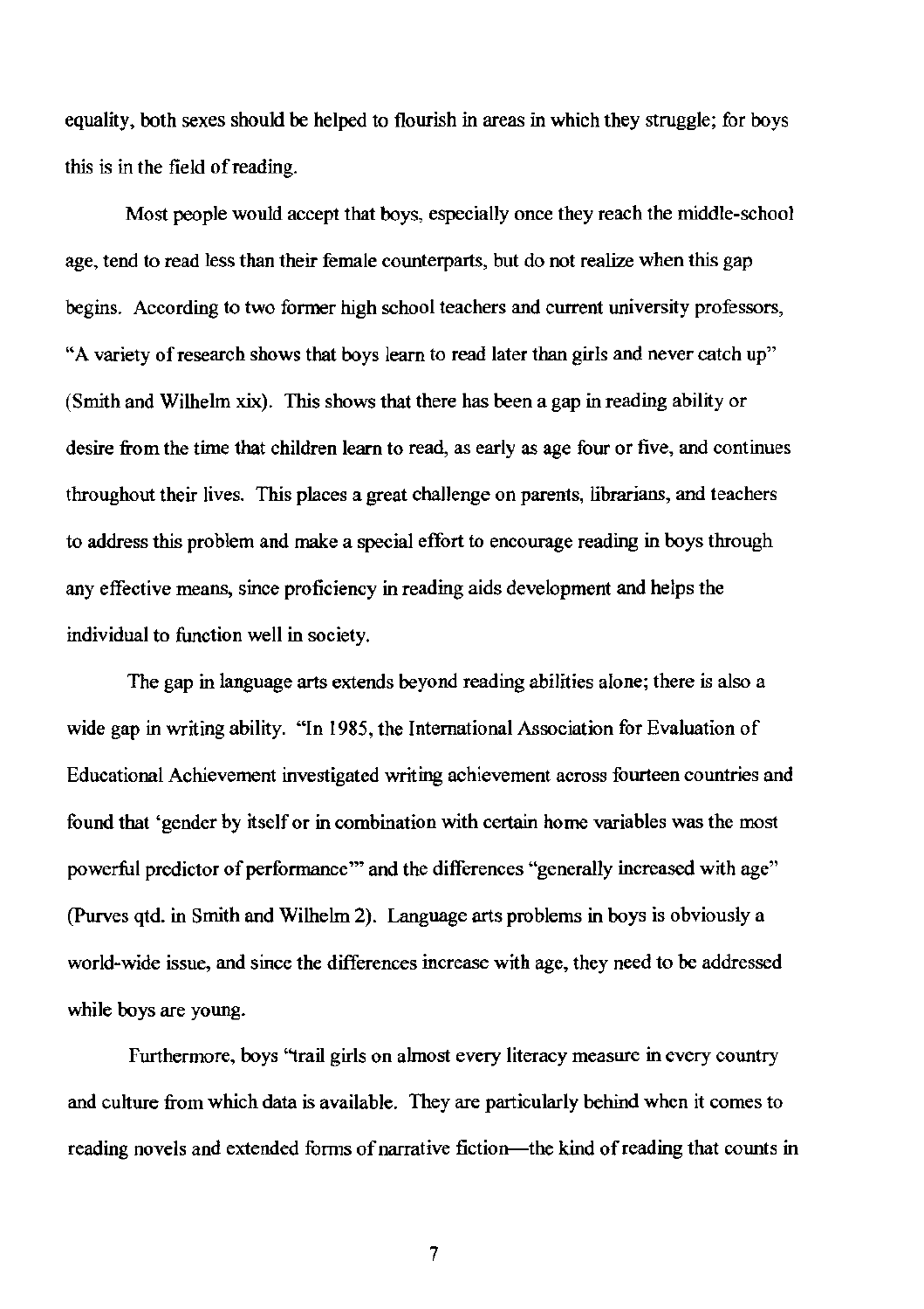most language arts classes" (Smith and Wilhelm xix). If this is the case, and all research **seems to agree including research that Elaine Millard, a lecturer in education at the University** of Sheffield **and former secondary school teacher, cites** of "an **Australian**  survey of 194 16-year-old students [which] found that 41.6 per cent of the boys chose not to read fiction, as compared with 19.3 per cent of the girls,"  $(13)$ , boys are at a distinct disadvantage, one that sbould be addressed quickly to help boys to reach the standard that girls have set in literacy. This survey dictates that teachers sbould offer other types of **literature in the classroom that appeal more to boys.** 

**Since it is narrative fiction, particularly the novel, that is challenging to boys, educators and librarians must find what boys will appreciate and encourage them to read**  what they enjoy, eventually progressing to reading extended fiction. Another option that could be attempted is to change what is being taught. A teacher would not have to completely change his or ber reading list, but add what is interesting to boys, particularly **000-fiction, to promote reading enjoyment in boys. While this may seem like a daunting**  task, it is actually quite easy to find non-fiction, or even short fiction for boys to read.

**Other scholars report numerous findings that hinder boys' enjoyment** of reading by boys. Michael Smith, a high scbool and university level award-winning teacher, gathered research regarding trends found in boys' reading and briefly summarized his results. Some of these include the fact that "boys don't comprehend narrative (fiction) as well as girls, boys have much less interest in leisure reading than girls, boys tend to think they are bad readers, and, if reading is perceived as feminized, then boys will go to great lengths to avoid it" (Smith and Wilhelm 10-11). Each of these findings shows how **difficuh it may be to get boys to enjoy reading, and even to comprehend as girls do in the**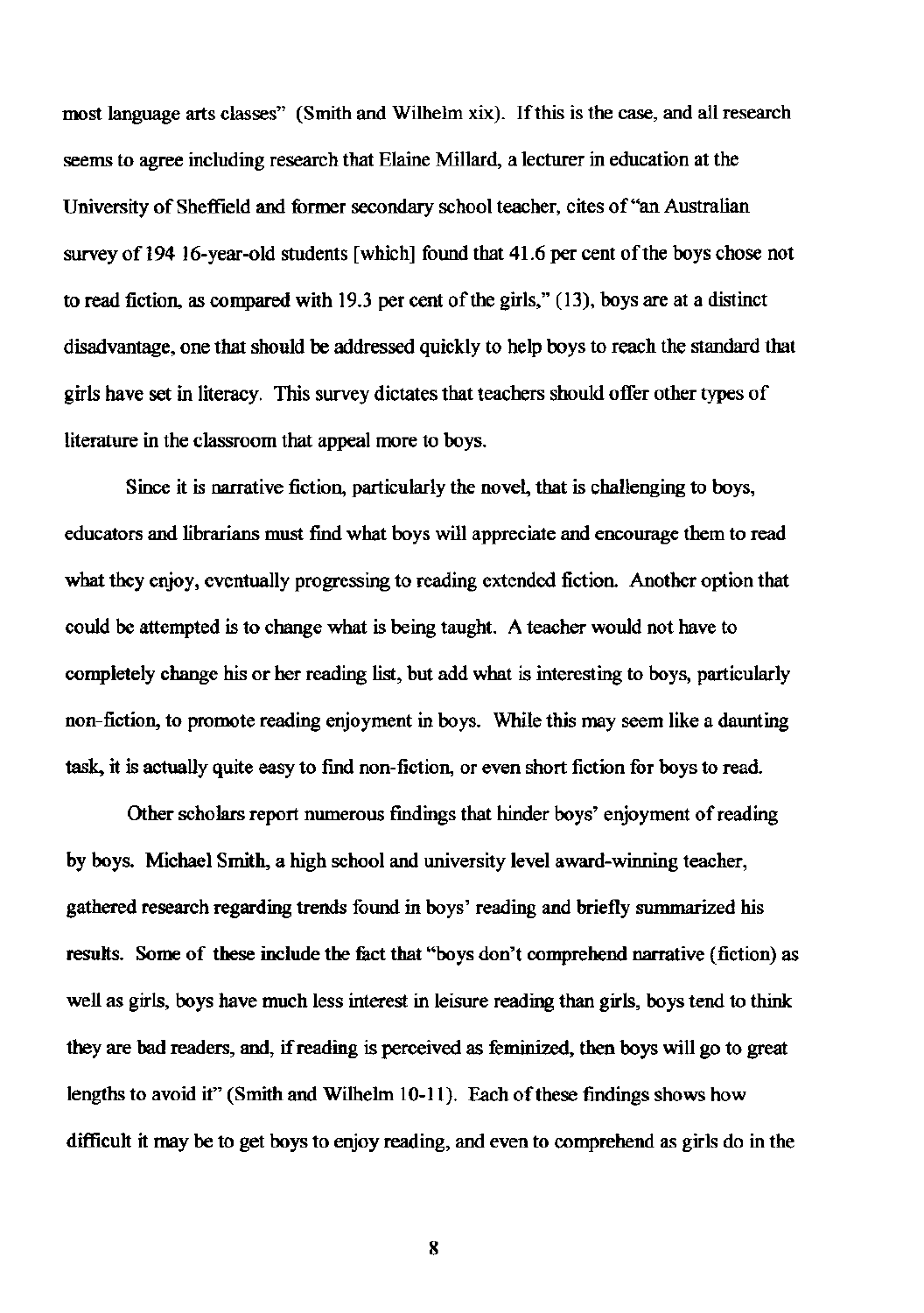**case** of narrative **fiction. With much patience and creative thinking. however, these obstacles can be overcome to create readers from boys who would otherwise avoid**  reading. For instance, if boys think that they are bad readers, once they are sbown that they are not—perhaps by reading aloud with a trusted friend or adult—they will change their perceptions about themselves, helping them to begin to read, which allows other challenges to be addressed.

Once a boy begins to think of himself as a reader he might be deterred by other **false assumptions** of reading. **Sadly, more research agrees that reading is perceived** as feminine. "The OFSTED (Office for Standards in Education) report 'Boys and English' 1993 suggests that this early feminizing influence can result in the formation of unhelpful or damaging attitudes towards English in adolescent boys" (Lucey and Walkerdine 39). If a boy thinks that his newfound enjoyment of reading is seen as feminine by his peers **he will be more likely to once again reject reading, this time due to others' perceptions**  rather than his own.

The media also contributes to the feminization of reading In 1994, M.R. Cherland, a writer and researcher of gender-based reading styles, studied images of reading presented in various media, including library and reading campaigns, and found **that the images were almost entirely of females reading in private situations or with other**  females (Smhh and Wilhehn 12). This seems an easy deterrent to fix, and attempts have **been made to make males more of a focus in library posters. A librarian should "buy** every ALA Read poster featuring a male" (Jones 3). Teachers and librarians sbould **make sure to post these pictures** of boys **reading to passively change conunon perceptions that reading is a feminine task. If such posters carmot be found, the teacher or librarian**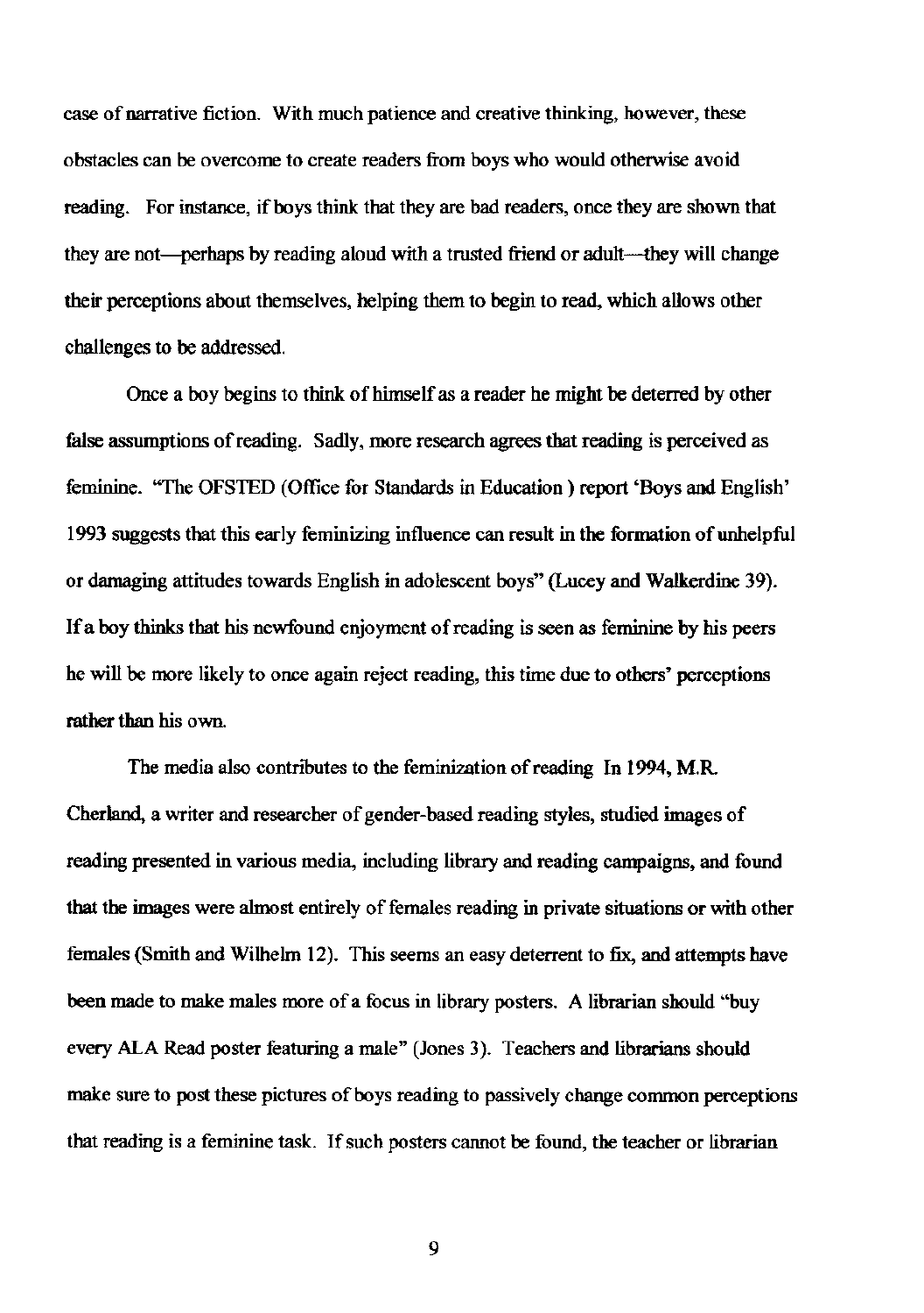should make sure to provide living illustrations of boys or men reading, by making examples of teachers, coaches, or students. This will allow other students to see that a male enjoying reading is not odd, nor is it something only girls do.

A national survey conducted as part of Young Adult Library Services Association's (Y ALSA) 2001 Teen Read Week celebration netted more evidence about what boys see as obstacles to reading. One question on the survey asked, "If you don't read much or don't like reading, why?" The top three responses in order were: "boring/not fun" 39.3 percent, "no time/too busy" 29.8 percent, and "like other activities better" 11.1 percent. (qtd. in Jones and Fiorelli 2). Once teens are shown that reading is not boring and can be quite fun, the largest deterrent is gone. Teens can be shown that reading is fun when an adult shows interest in a particular book and then begins to read with the teen, asking for opinions from the teen about the book. "Sometimes the reading will hook, sometimes not, but discussion at the end of the reading will reveal clearly whether to go ahead or to try a different book" (Kropp 150).

While it is obvious that boys are at a distinct disadvantage when it comes to reading, there is hope. In many cases, a particular boy may not dislike reading in general, even if he thinks he does; he may only dislike the types of reading that he has been asked to do. He may be disappointed in reading that focuses on character sketches or glimpses into someone's life, since boys seem to desire to learn something practical while reading. Many boys will immerse themselves in a video game magazine that will teach them to win the particular game or to build their own video game system. This type of reading is not encouraged by most teachers, and so a boy will read these things outside of class,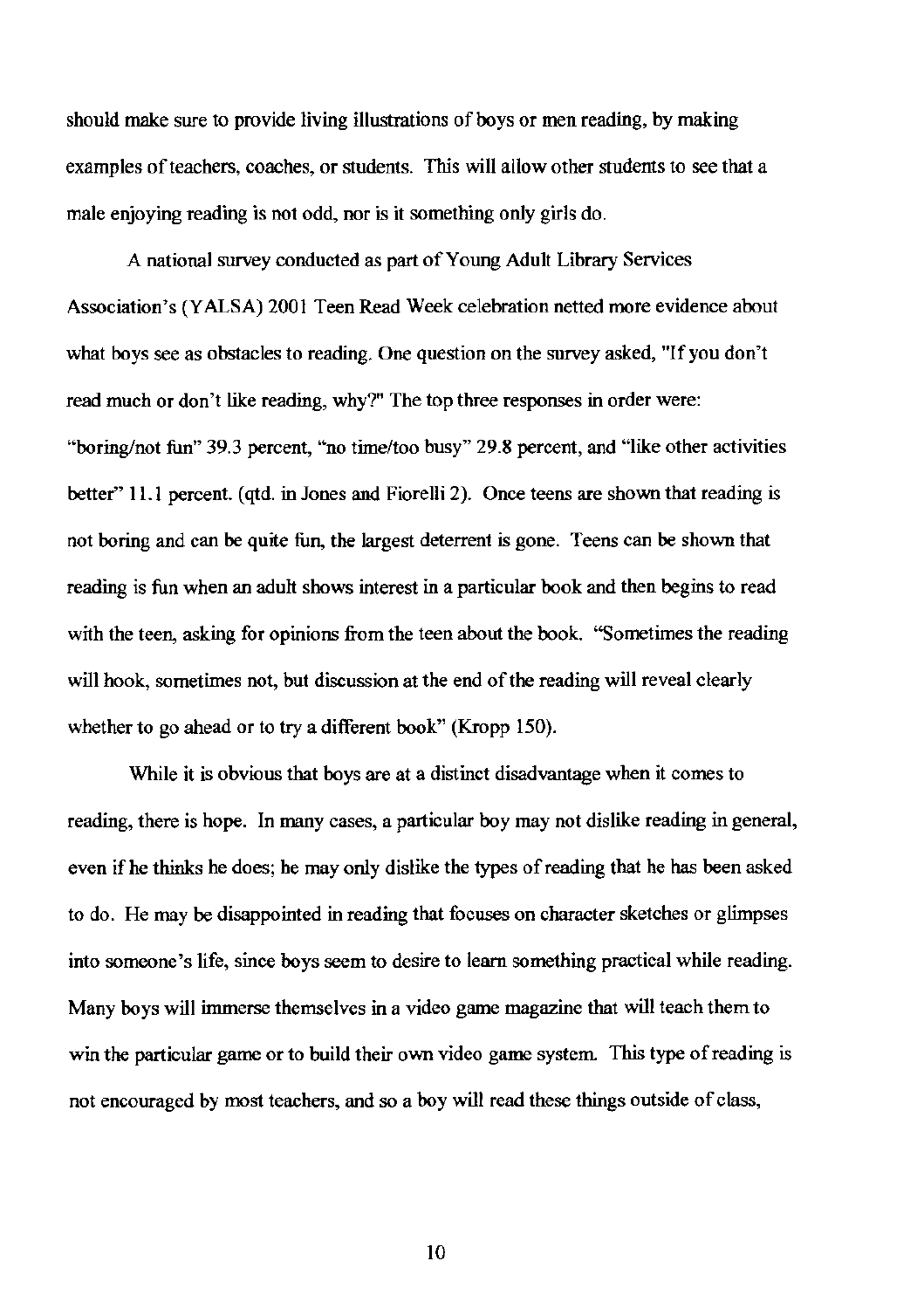thinking that he is not really "reading" because the type of reading that he is doing has never been shown to him as legitimate.

Another type of reading that boys seem to prefer is informational reading. Millard cites the case of a boy who suddenly stopped choosing fiction at age ten and began to read exclusively from the farm journals that his father read. When he had to read fiction again he began to respond differently because of his new orientation toward "fmding out" and "gathering information" which he had adopted from his futher (qtd. in Smith and Wilhelm 12). This focus by many boys may explain what boys expect from reading. In the case of this particular boy, he was able to apply his newfound love of gathering information to fiction reading. When their most-enjoyed focus can be transferred into fiction, they will begin to enjoy that genre as well. However, a teacher or librarian should encourage and allow informational reading to be enjoyed on its own.

The same is true for technologically-based computer literacy. Many boys, as well as girls, are extremely adept at computers and will sit in front of a monitor for hours. Though they think that they are merely "surfing the net" rather than doing anything literary, they are truly reading. Alloway and Gilbert, writing in 1997, argue that many boys have literacy skills which are not recognized in the classroom, but are ones that are potentially powerful in the communication technologies of the future (qtd. in Lucey and Walkerdine 40). These skills are necessary for the increasingly technological age in which humankind lives. Boys do not realize that they are learning necessary skills while sitting in front of a computer. They may begin to view other literary tasks as more interesting if they realize that they are essentially reading whatever appears on the screen. This reading may be in a different format than they are used to, since it includes co lorful

II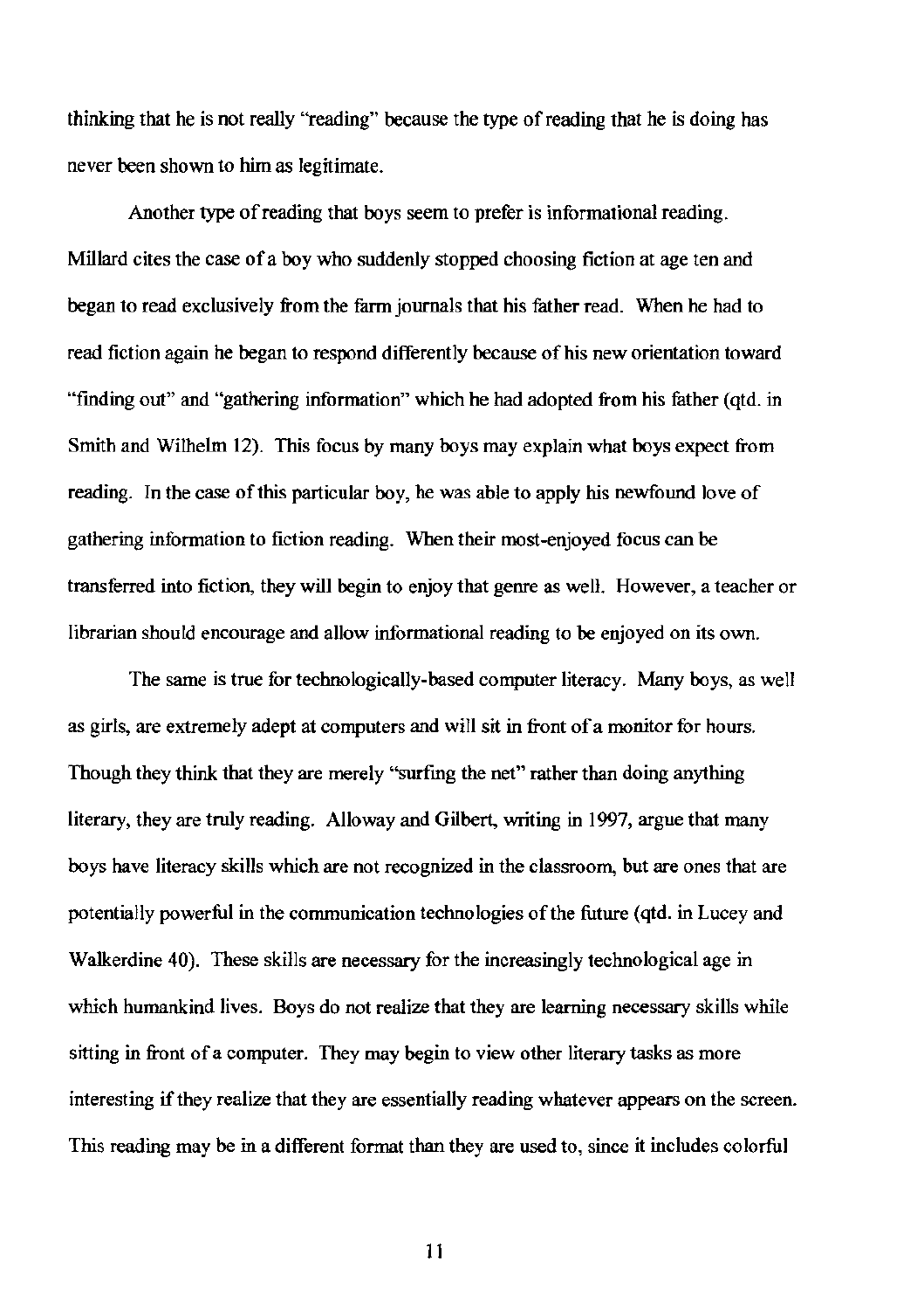graphics and interesting fonts, but they are reading as surely as someone sitting next to them with a novel in his or her hands.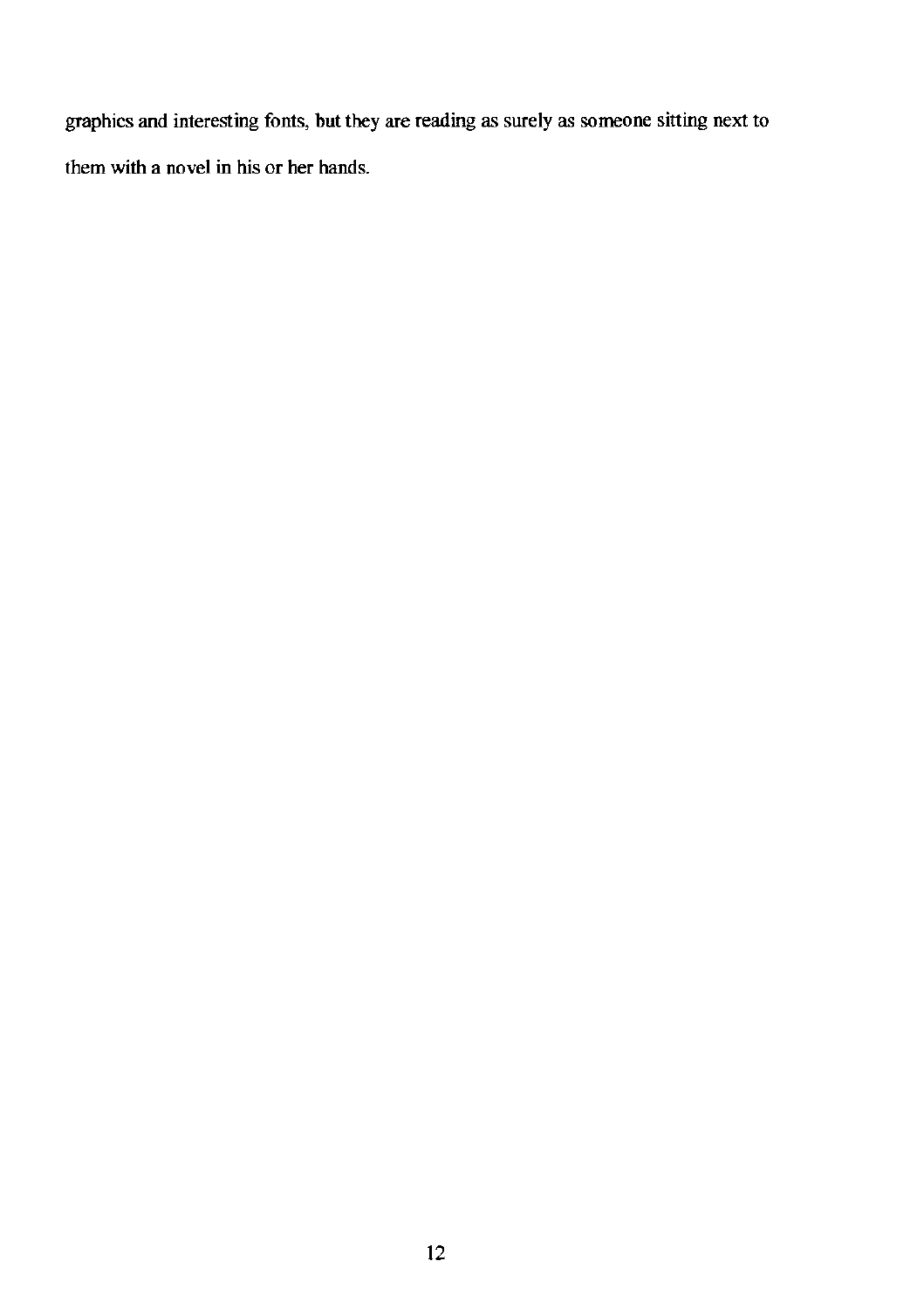How Western Literature Can Help Solve the Problems

Since boys lag in reading ability, teachers, parents, and librarians need to find what types of books boys do enjoy. Types of literature that male teenagers will read include realistic young-adult literature and nonfiction, including biographies as well as books on their interests (Kropp 133). Through the genre of the American West, some of these requirements can be met to interest boys, since much of western literature is historical, either in fiction or nonfiction format, and most is adventurous, another feature that appeals to boys.

The western genre is a type of book that will interest most boys for many different reasons. Some boys will like them because they help the reader to find their identity through the protagonists' struggles, or because they can identify with a young assertive narrator, a characteristic many westerns have. Other boys may like the violence and the use of humor. Westerns also define what it means to be male, particularly the heroic male, and female, which helps with the readers' search for identity The action involved as well as the historical aspect in fiction and non-fiction will attract boys. Whatever reason these boys become interested in westerns, their interest should be cultivated and encouraged.

An objection some educators may have when thinking of westerns is the lack of currency of classic westerns. However, a survey of students in grades six through eight conducted by Kathleen Isaacs shows that teens do not care about publication dates when choosing a book to read and listing the books they preferred. "Perhaps the most astonishing results ... was the age of the books these students read most often. Over half their top twenty ... were books published before 1980" (qtd. in Jones 103). Since most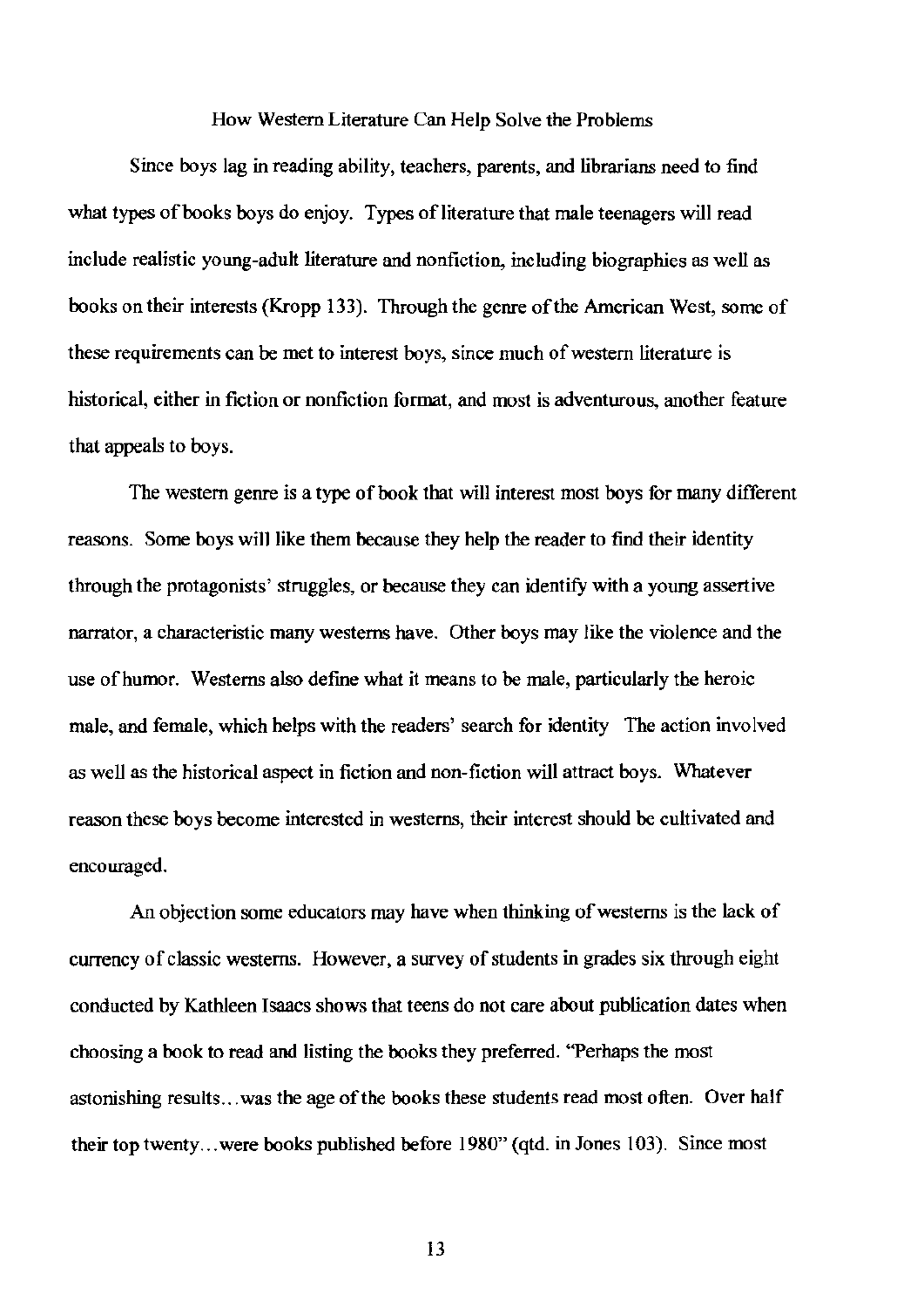westerns were written before 1980, some even one hundred years prior, this survey result calms any fears that one may have of teens not being interested in westerns because of the age of the book.

There are many classical western writers whose work is appropriate and enjoyable for teenage boys. One such author is Louis Lamour, one of the most widely read authors in contemporary times. He wrote many books, including the popular Sackett series, and even had collections of stories published posthumously. Larry McMurtry is another author that teen boys can enjoy. He wrote many books such as Boone's Lick and several series books. He has books that have young characters as well as more advanced novels, such as Lonesome Dove, that teens can progress to as they age. Zane Grey is a very popular author of western literature that boys enjoy. There are many more authors that boys can read for enjoyment, but these three are accessible to teens and each has many titles so a teen can continue to read an author in which he takes pleasure.

One especially appropriate collection of westerns for teens is Long Ride Home by Louis Lamour. Beginning with the very first story, "The Cactus Kid Pays a Debt," one can see how appropriate this collection is for middle-school aged boys. The first attraction will be Cactus Kid's age; though it is never told exactly, there are many indications that he is quite young. He is referred to by several people as "young man" and the physical description of him paints him as a short, compact fellow who most think is younger than he is. They look down on him for his age, thinking that he can be no threat if he is young. This is something that middle-school boys can identify with. Middle school is an age at which boys are typically shorter than girls and many aduhs treat them as children, though they are close to becoming adults.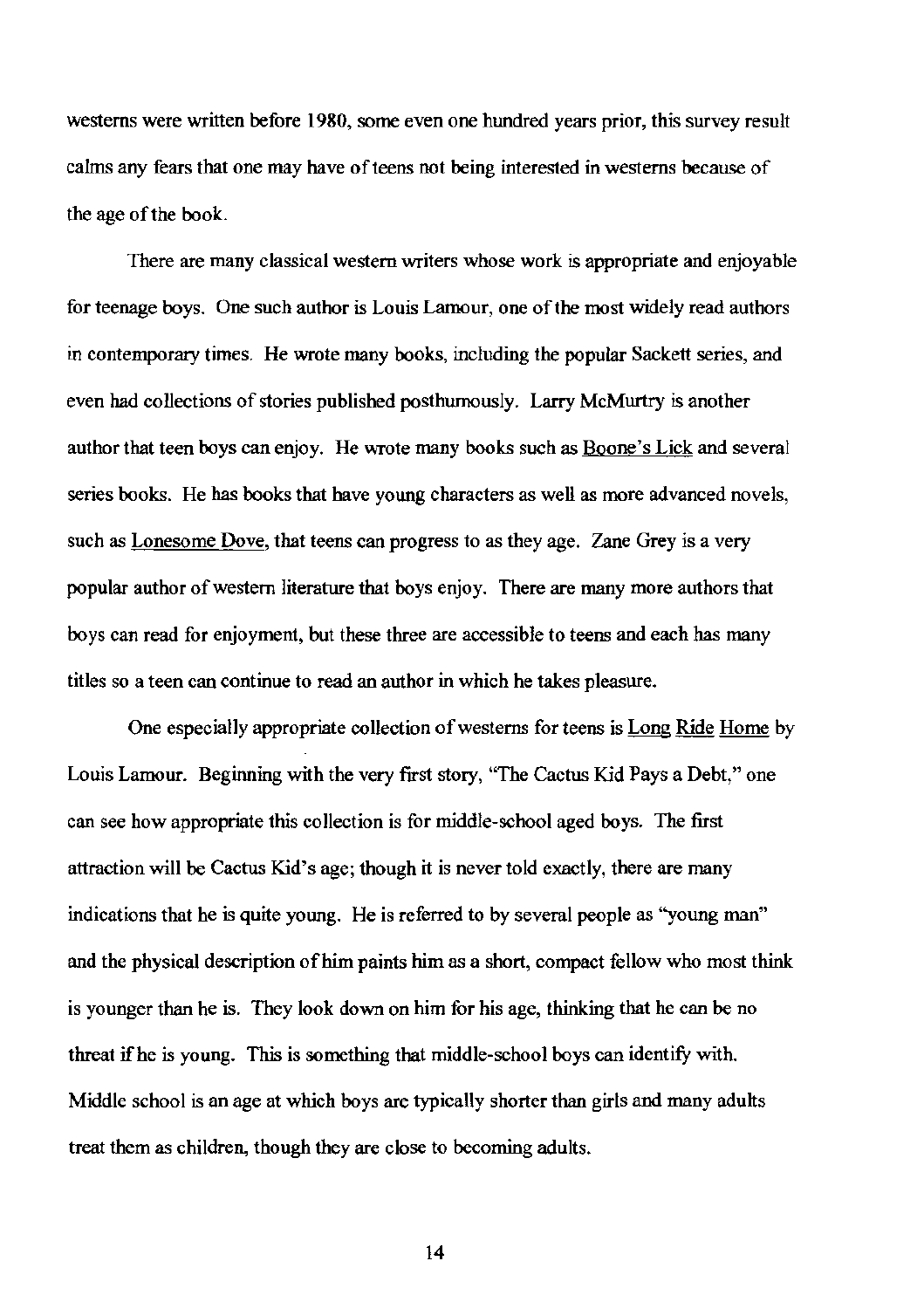Through the example of the Cactus Kid, boys see that they can outsmart older people and gain respect, even though the Cactus Kid seems boyish. The Cactus Kid discerns who is cheating him at poker simply by looking at their eyes. He proceeds to stack the deck for himself when he is dealing to take the money and admiration of the villains. While this may not be an honest example for boys to follow, they enjoy seeing that young people can be wiser than their elders. Also, if the readers become fond of the Cactus Kid in this collection, they may choose to read other Lamour collections, since most of his other short story collections contain a story about this character.

Most of the other Lamour stories have young protagonists, so that the reader sees the mistakes they make at fIrst and then can see the maturation of the characters into respected western heroes. One such man is Shandy in "Shandy Takes the Hook." At the beginning of the story, Shandy is propositioned by a man called Nichols to assist him in a cattle buying and selling expedition. Shandy tells him he has little money, but Nichols sees that he has a large roll when Shandy pays for his room Shandy has not yet learned to keep his money hidden and when Nichols asks for one thousand dollars, Shandy tells him that he has only five hundred, not knowing who Nichols is or if he can be trusted. Nichols steals his money and then Shandy learns his partner is actually named Abel, not Nichols. Shandy eventually fmds Nichols and gets his money back, learning how to act in the West in the meantime. These types of mistakes are similar to any mistake a boy might make as he is growing up, and reading about a character who makes the same kinds of mistakes will encourage him that he too can learn from his mistakes so he will not be duped twice.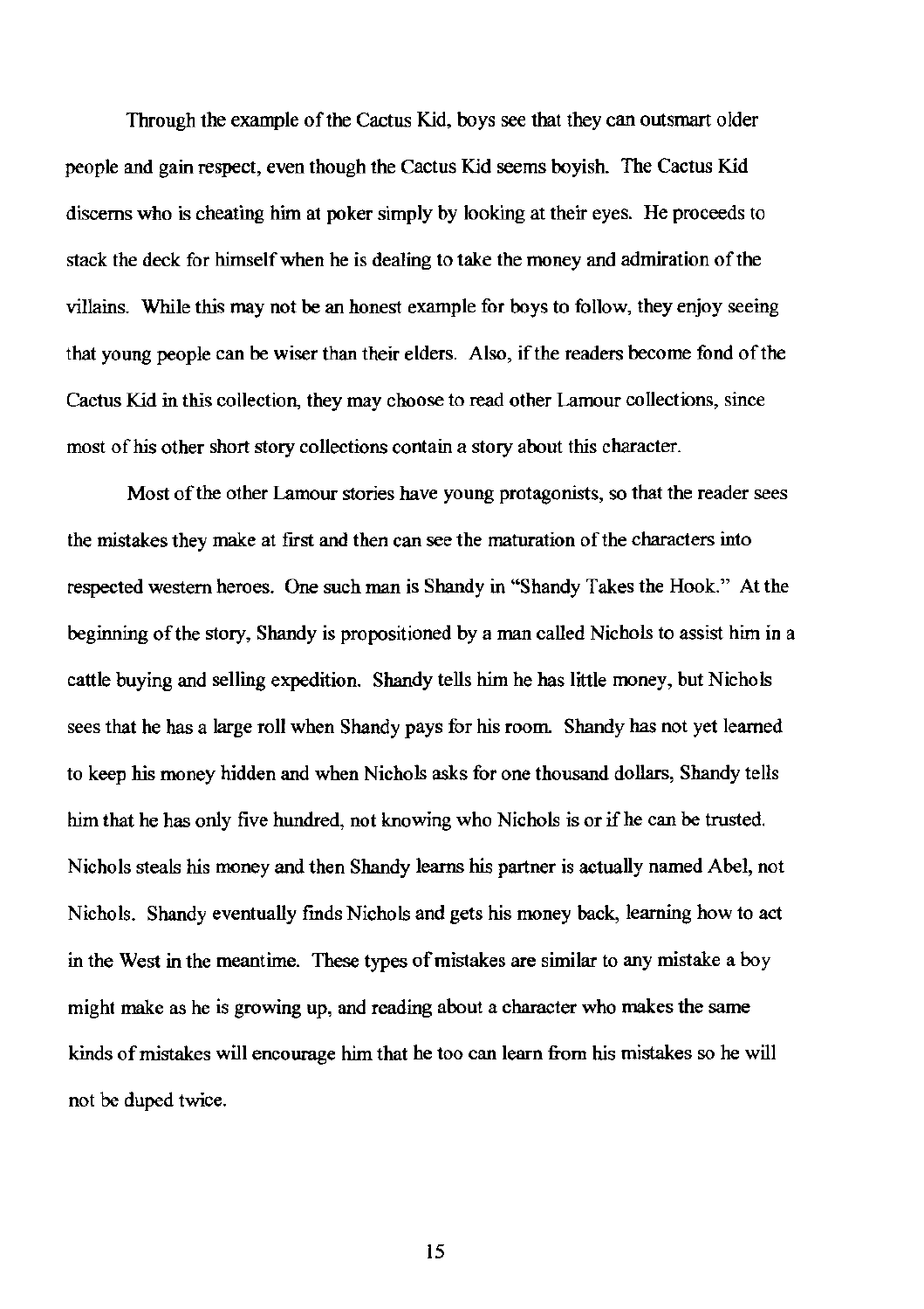Just as Nichols is not who he pretends to be, many other characters in Long Ride Home have changed their identities to suit their purposes. Sometimes another character will know the true identity of a character, but many times the other person will not. The men that change their identities, do so by merely changing their names. This may not be so easy for a middle grade boy to do, but he can, as many do, experiment with nicknames. However, even with the new name the characters are many times discovered by another character. One man in the short story "That Triggemometry Tenderfoot" by Lamour, changed his name and even his profession from rodeo clown to teacher, but was still recognized by his riding style. Middle school is a time when boys first start searching for their identities. According to the Palo Alto Medical Society, "Preteens and teens begin to form their identity by exploring different clothes, hairstyles, friends, music, and hobbies" ("Teenage Growth" n. pg.). In the coming years they will most likely try out several personalities before claiming one as their own. These examples of men who successfully become someone else for a time show the readers that it is normal to search for an identity, but that eventually who they really are will catch up to them and then they can be the people that they can be to the world.

The man who passed himself off as a school teacher in "That Triggernometry" Tenderfoot" can also be an example to boys in that he is scholarly even though he is ridiculed for being so. So that the other characters would not know that he used to be a rodeo clown, he acts like a newcomer to the West, doing such stupid things as wanting to pet a longhorn, which earns him much ridicule. Though he is a tough man, he looks bookish, something that boys who read can see as an example of a man who is strong and yet enjoys reading. It also does not hurt that Brady receives respect in the end, by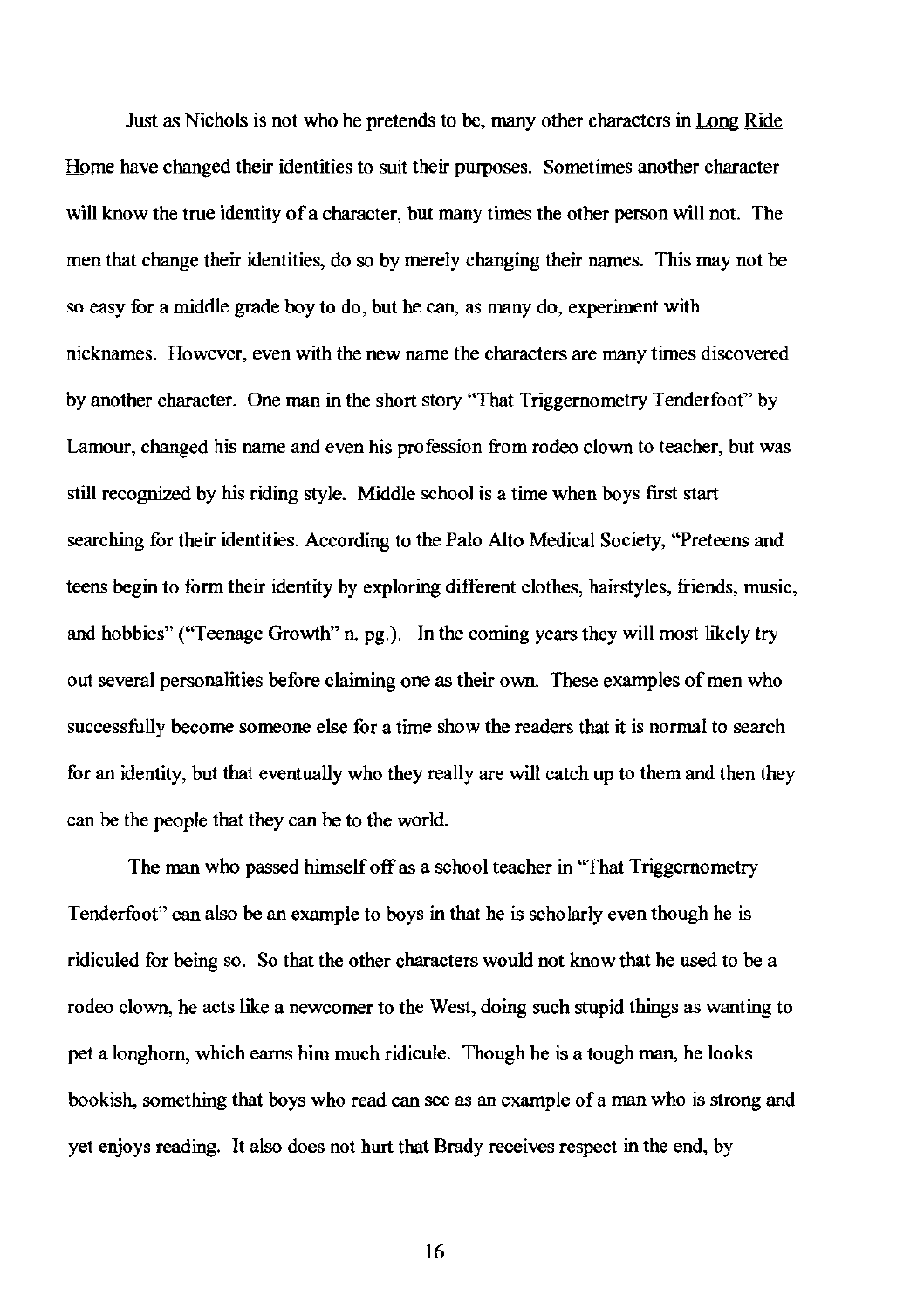**revealing who he used to be, marrying the girl in the story, and outwitting those who**  attempt to steal his land.

Boys enjoy laughing and having fun, and humor can be found readily in most western literature. Larry McMurtry, an author that teens can keep reading into aduhhood **since he writes books for younger and older audiences, writes humorously. He wrote a**  comic relief character, named Grandpa Crackenthorpe in Boone's Lick. Almost anything that Grandpa says or does is funny. For instance, he has been arrested more times than be **can count for urinating in public because he cannot get to an outhouse. Whenever the**  situation gets tense in the novel, he says he needs to go hunt panthers, though neither of **the two boys in the story has ever seen a panther in their lives. There are also humorous comments made by other characters, such as when the sheriff conunents that he does not**  want the two boys he takes on his posse to be killed because he does not want to be on their ma's bad side. One of the boys, Shay, says that he'd rather not be dead. This humor adds to the story by making it more interesting to readers, especially boys who enjoy being entertained by their reading.

**This novel also illustrates the violence that is inherent in westerns and important**  to boy readers. While on the hunt for the had characters in the book, the protagonists are ambushed. They will not shoot to kill, even though they could justify the killing; they only shoot the horses out from under the riders to scare them off. This is sufficiently violent, especially since the bad people are hurt when their horses go down, but is not **overly violent, with respect to most other violence boys are exposed to daily. By including violence, boy readers are appeased. Michael Smith interviewed a young man**  named Barnabas about why he enjoyed reading about violence. He said, that if there was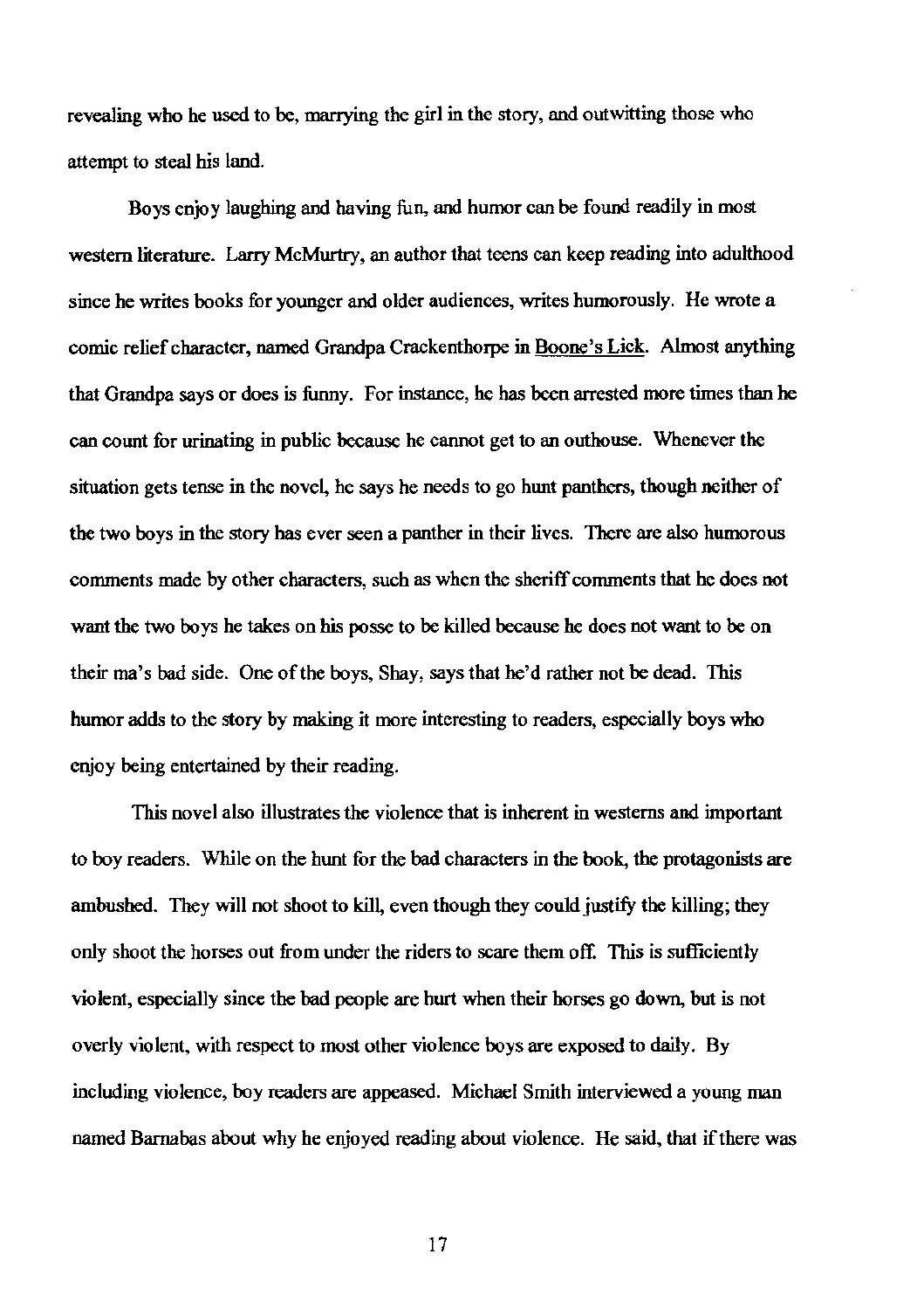no violence in a text it would not be fun. He compares literature to wrestling, concluding that the WWF would be remiss, not to mention boring, to leave out all violence (qtd. in Smith and Wilhelm 156). This teen shows that violence is a major component in other areas of interest in their lives—in this case wrestling but also in many video games that boys enjoy. Westerns provide violence, yet there is always a reason for it-as long as it is done by the protagonist—and this will provide an acceptable way for boys to view violence while having a clear example of what is an appropriate time to use their knowledge of violence. The cowboy code, inherent in westerns, says that cowboys will never harm a woman or animal, and will only harm a man if their own life or someone else's life is in danger. This code is also moral: a cowboy must never shoot someone in the back, and the victim must bave the opportunity to fight back and must be aware tbat the other person is willing to fight.

One surprising advantage that western novels can have is a built-in example of male reading. Owen Wister wrote the classic The Virginian. which praises male education and enjoyment of reading. It even exposes some preferences that male readers have. When he was given a book by George Eliot he complained that he did not enjoy the book because the characters talked too much and did not get things done as he would have liked. When he liked a book, which was most of the time after his preferences were made known, he carried the book with him for a long period, bringing the characters into most conversations that he had. Another example can be found in Louis Lamour's Daybreakers. Both main characters, Tyrel and Orrin, decide that reading is important and they must be educated to succeed. Tyrel enjoys his reading so much that he stays up late when he should not to learn more. He speaks of paperbacks that were given to cowboys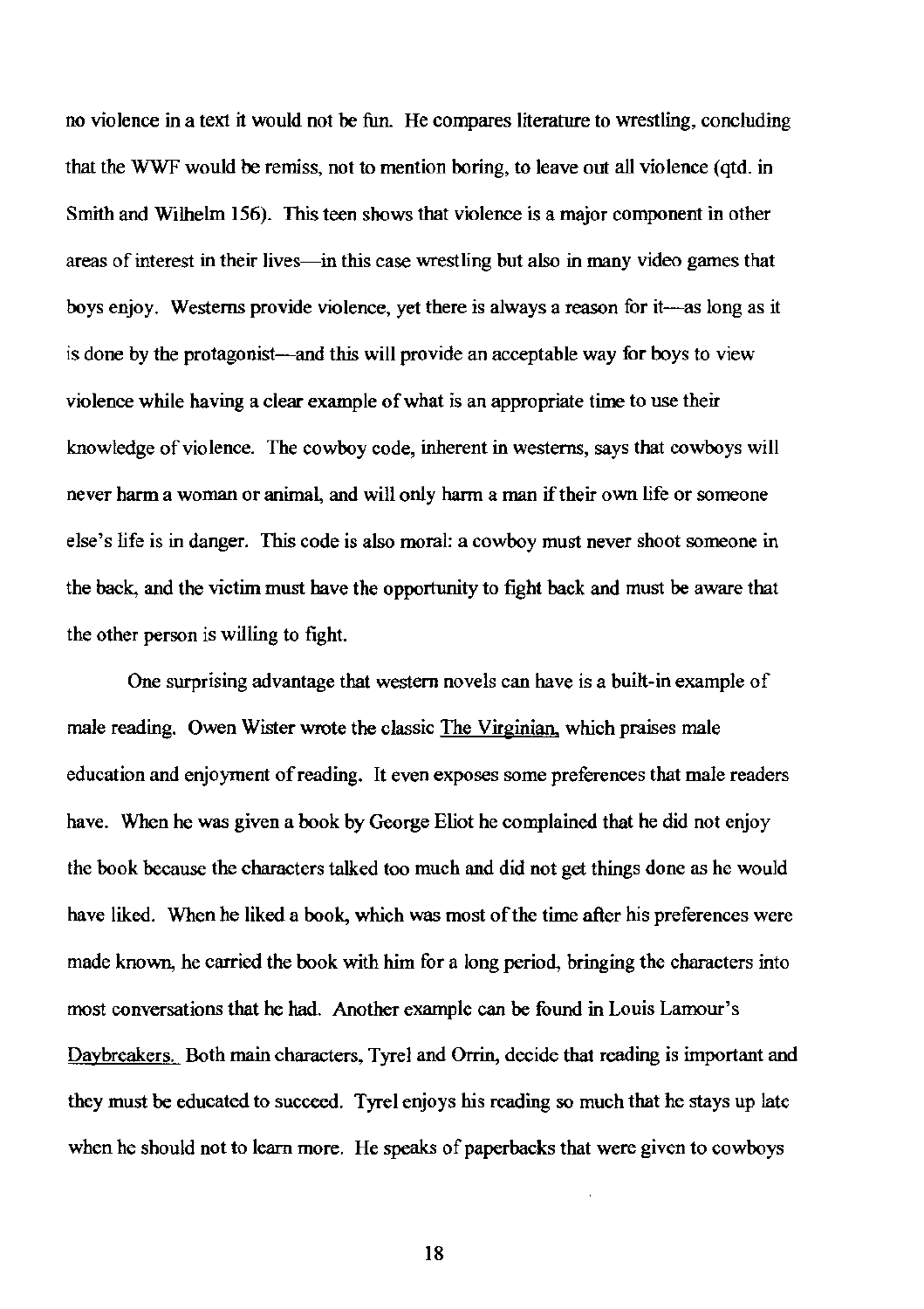and that were so popular that "many a cowhand had read all three hundred sixty of them" (Lamour 129).

Masculinity is an important issue for all western literature. The cowboys fit the description of a heroic character, a tradition that can be traced to the most ancient of texts. A teacher should use westerns in a classroom since ''the point of their inclusion would be to show how masculinity is constructed by the narratives, rather than a simple acceptance of the 'heroic' image" (Millard 161). Perhaps publishers have reached the same conclusion,n since Oxford UP has produced a new range of old popular literature, including Zane Grey's Riders of the Purple Sage. "The heroes of the powerful myths and legends that have sustained literature and whose fragments litter the narratives of the comics, cartoons, and video games as well as the stories of the great adventurers, are rich sources of images of masculinity" (Millard 161). The definition of a hero is something that can be admired by boys since they see other examples in their day to day lives on television, video games, and comics. This masculine characteristic of heroism can be dissected by a classroom or group of boys to see if the goal is attainable, and even if not if they should try to reach for some of the characteristics they can find, such as chivalry, honesty, and fairness to all in their own lives.

Along with a deep sense of masculinity, Riders of the Purple Sage also offers an example for how women are treated in western novels or film. Women must be upstanding citizens, pure in every way, unless they are unspeakably evil. The two women characters in Grey's work are Jane and Bess. Throughout the novel, Jane is a marvelous person. Ahhough her religion, Mormonism, is ridiculed, she is the one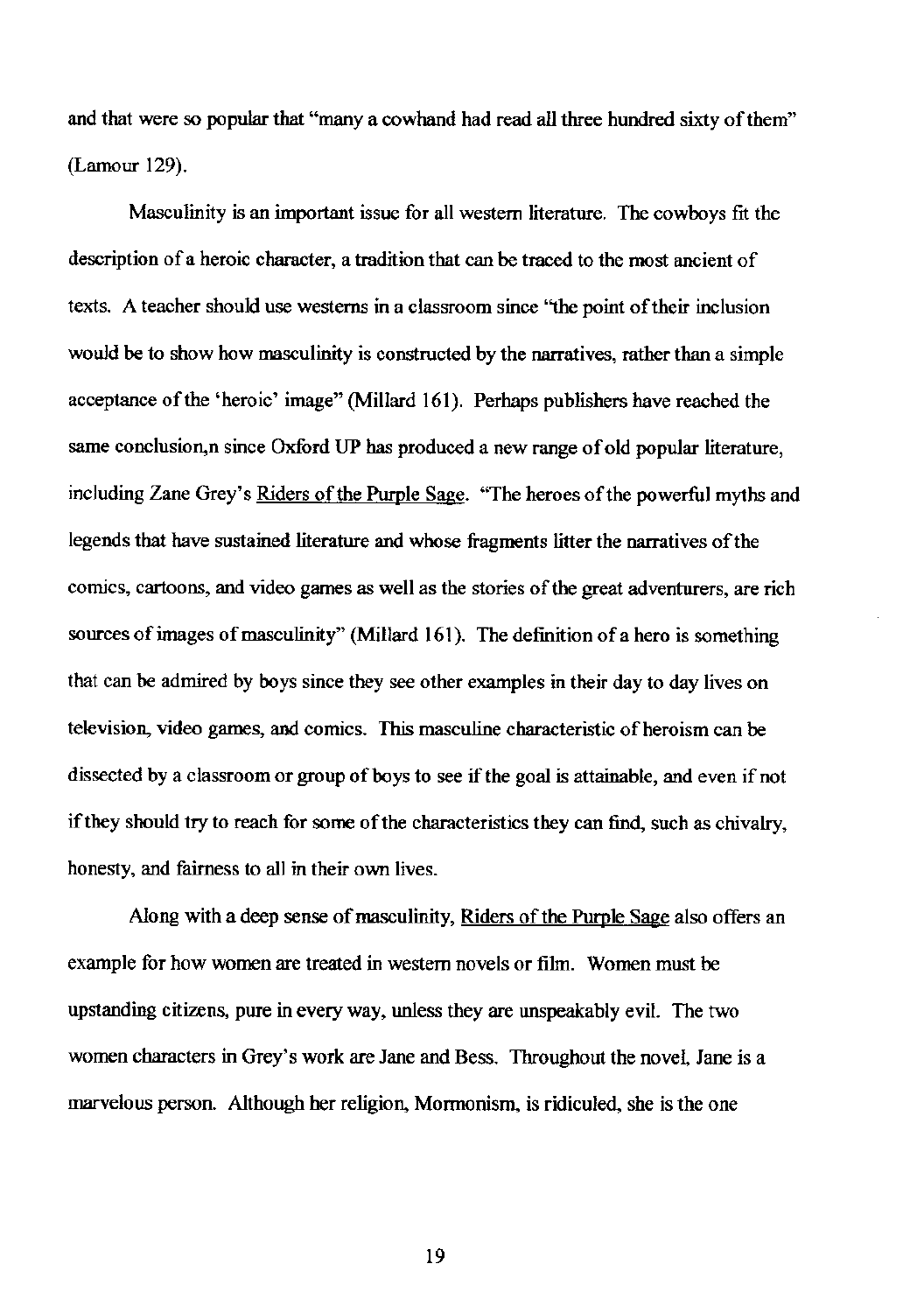upstanding woman who will help anyone that she can and trusts in the goodness of all, even those that are reputed to kill al1 Mormons.

Bess fits into the other category at first, since the reader sees her as a "masked rider" for the worst rustler in town. At this point the reader can compare the two women and see how wonderful Jane is and how terrible Bess is, until Bess is revealed as an innocent later in the book and then she, too, is a pure woman; "not only was she not bad, but good, pure, innocent above all innocence in the world--the innocence of a lonely girlhood" (Grey 217). This might show boys that girls have problems with their identities, too, and will surely show them that women have ideals to live up to that are impossible to reach, even if the characters can attain them

Another type of western literature that boys enjoy besides fiction is western nonfiction. Non-fiction alone interests boys, particularly if it is recreational, informational (such as about changing bodies and lives), or educational (Jones 133). Boys will often read informational texts when they will not read anything else, and will want to use the time that they are reading to learn about something that they are interested in. Since history is a fascinating topic to many boys, western non-fiction can satisfy their enjoyment for educational texts. Boys will not read all non-fiction; to appeal to boys a book must be current. organized well (straightforward with charts and graphs). and have a format that is not childish (Jones 138). Many western non-fiction books can fulfill these requirements set by boys.

For those students who enjoy true history written in an enjoyable style, Landon Y. Jones has edited the journals of Lewis and Clark to make The Essential Lewis and Clark. This slim account of the journey of the Corps of Discovery focuses more on the human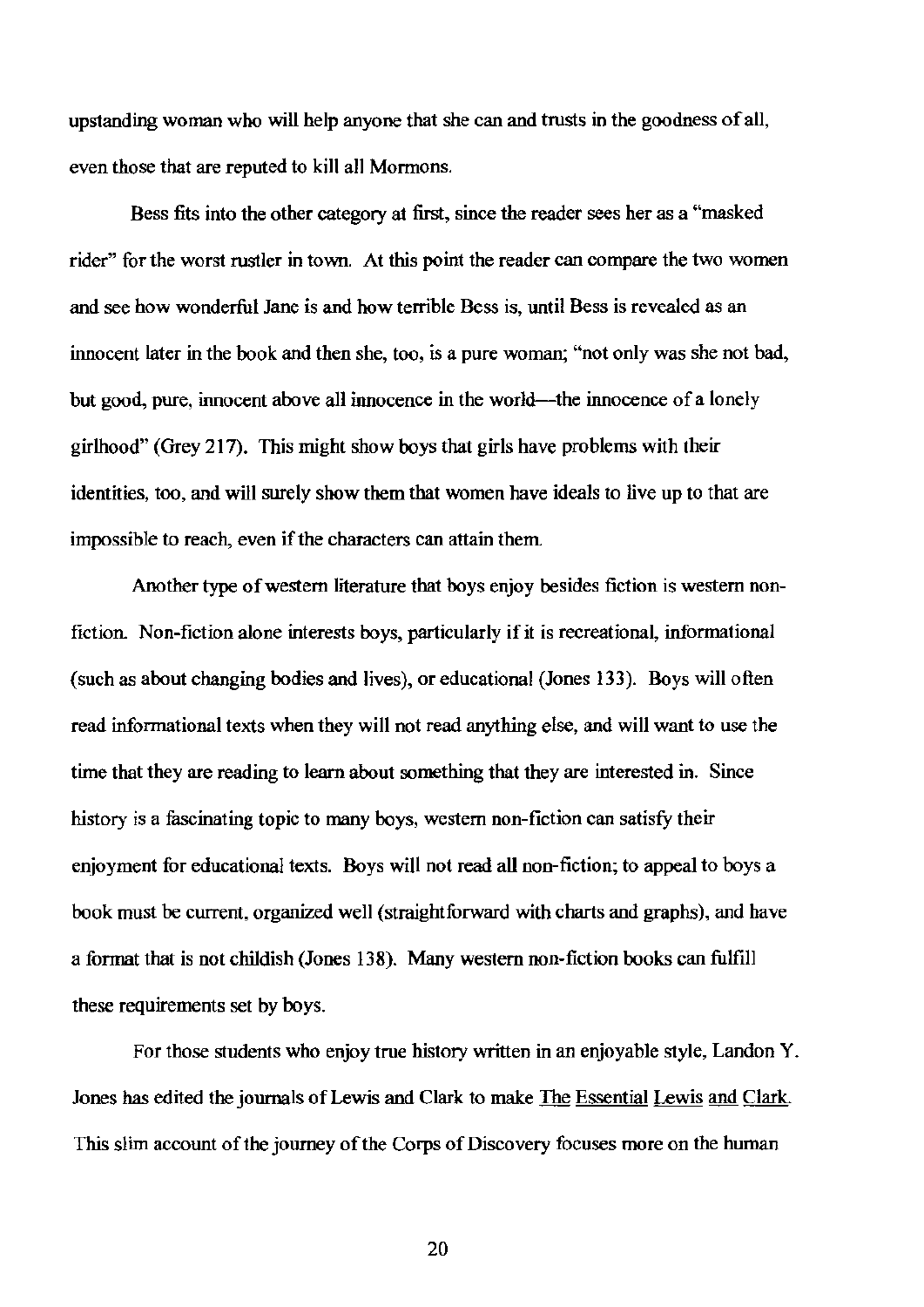side of the trip, but it does include frequent discussions of the scenery as well as interesting animals that the expedition discovered. The phonetic spellings will intrigue some boys, since most people would not think that two such noble characters of history would spell "watermelon" as ''watermillion'' or ""mosquito" as '"muskeetor".

Once the spelling can be enjoyed or overlooked, the story of the travel is amazing to read first-hand from the two leaders. Indians are met and placated with trinkets, tough trails are forged, and impossible feats are accomplished, such as falling over a cliff and yet somehow grabbing a root and holding on so that life was spared. The account of Lewis being shot by one of his own men is humorous as written because it is treated so succinctly and matter-of-factly by Lewis himself. Many of the other entries are humorous, yet all of the account is remarkable to read. These men were amazing for surviving such harsh conditions with no worse injuries than Lewis's bullet in the upper thigh.

Other non-fiction material that boys will enjoy includes historical books of the west, books about certain locations in the West, or books that are about a topic that boys find interesting such as cowboys. A book that has pictures to enjoy and offers actual history, is Beyond the Mythic West by Stuart Udall. The book The Modem Cowboy by John Erickson is a small book, that might interest boys just beginning to enjoy reading; it is told in diary format and also includes pictures of what it is like to be a contemporary cowboy. Another book on cowboys is The Negro Cowboy by Phillip Durham which would interest African American students in particular. If a reader is interested in a certain state, there are books on cowboys in most western states such as The Roll Away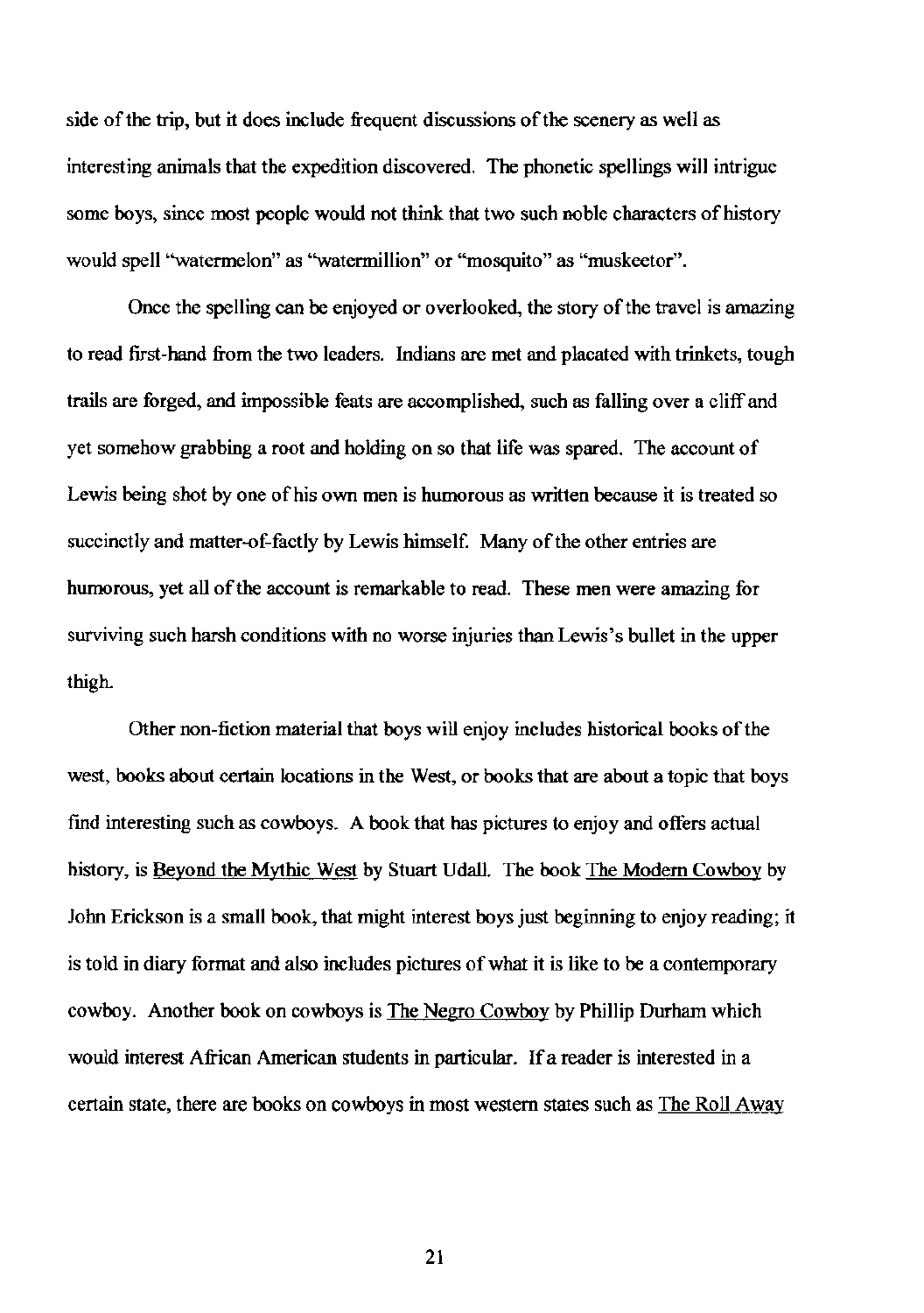Saloon: Cowboy Tales of the Arizona Strip so that a boy could learn about being a **cowboy as well as about the state that interests them**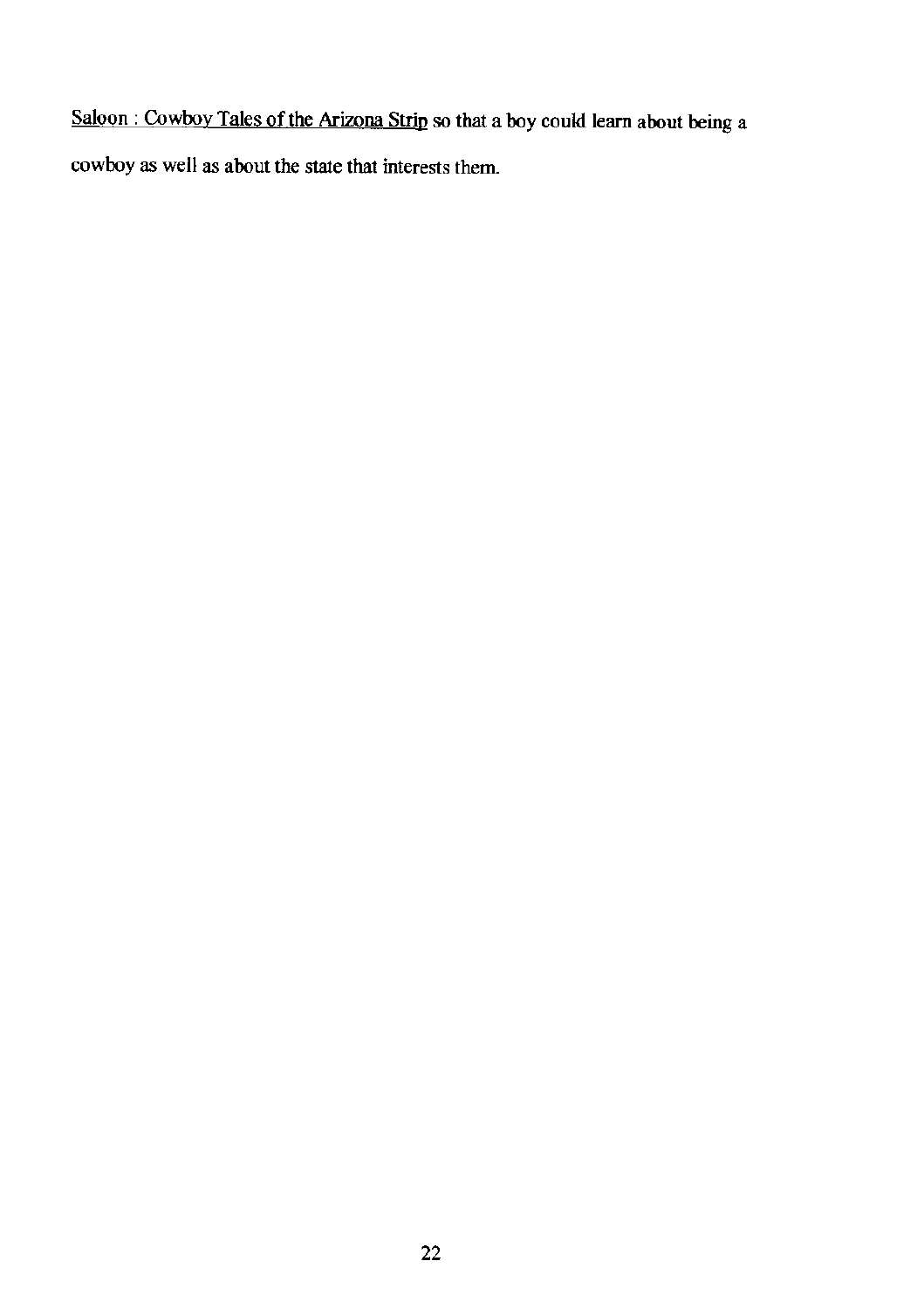### Creating a Boy-Friendly Library

A place to find westerns, and receive guidance in selection of materials is in a library. Librarians work hard to interest teens in reading. Unfortunately, many of the tactics that they use are counterproductive for boys. A library must switch the focus from prizes to enjoyment for itself: since using gimmicks, such as a party for the students who read the most or tangible rewards for reading vast quantities, ''that reduces reading to merely a task" (Kropp 154). Even students that seem to be thriving under such a program may only be reading for the prize and not for the enjoyment of reading. Fortunately there are many things that a librarian can do to encourage reading without a gimmick.

If a certain teen is not interested in reading altogether. there are many other options to interest him in reading. A great idea is to plan a library program designed to encourage boys' attendance. This program could be a reading discussion group, but something to attract non-readers would be to have a program that on the surface does not involve reading. Patrick Jones, librarian and writer of many how-to books on library organization as well interesting boys in reading, suggests, for example, "a martial arts demonstration and workshop, but make sure on every chair in the meeting room is a book or magazine about the subject" (3). He also suggests Kirsten Edwards' Teen Library Events and RoseMary Honnold's  $101+$  Teen Programs That Work. Planning a program for boys is not difficult to do, and is a great way to reach many boys at one time, and hopefully will interest several in reading about the topic presented, and then reading other books as well.

Since most teens love movies, a program that would attract teenagers would be a movie night. Any type of movie that can be connected to a book or genre would be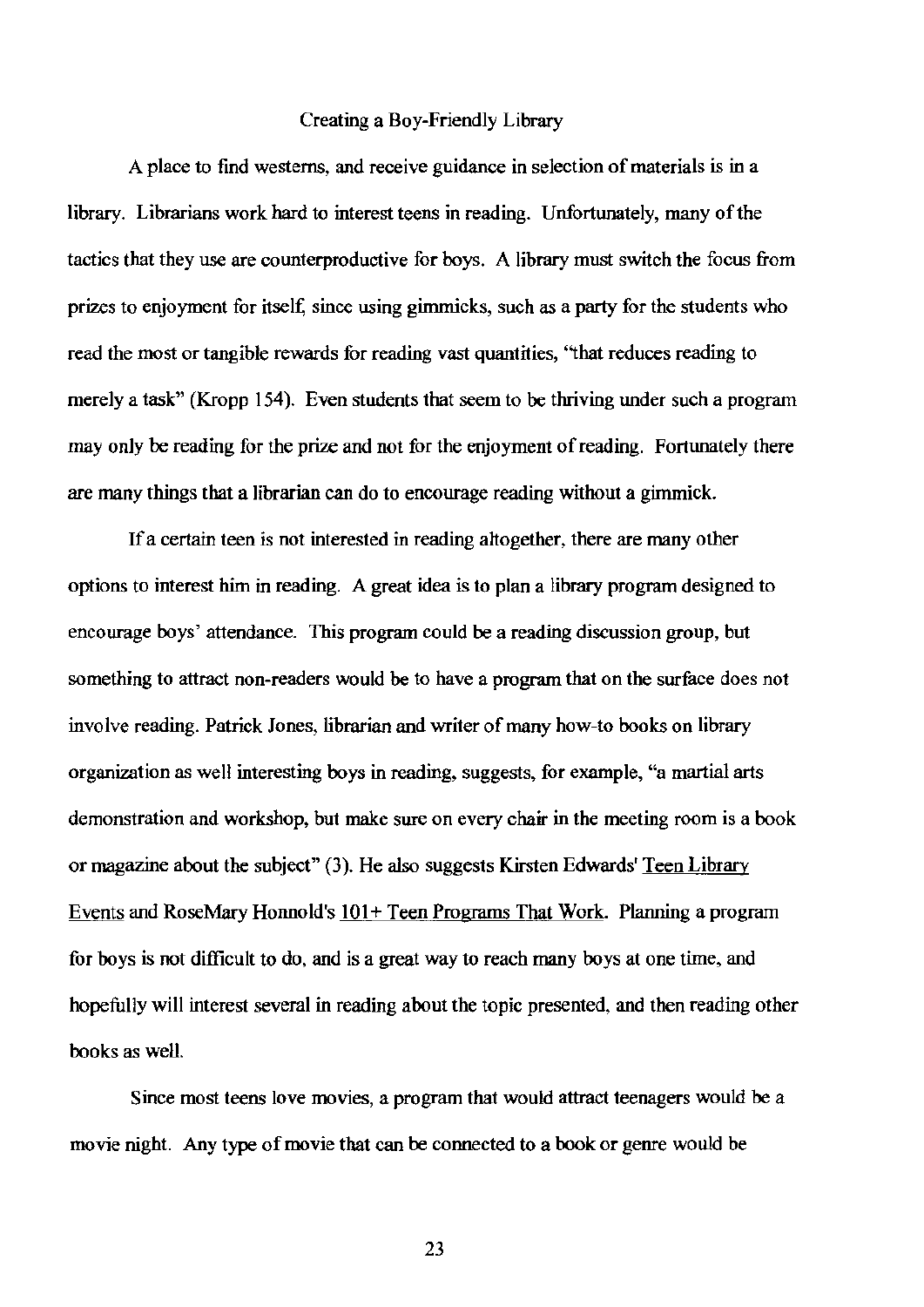**worth the program, but there are specific examples that would work for western literature. Old televisions shows, such as Hopalong Cassidy or The Lone Ranger are**  humorous and should attract reading in the western genre. A tip from my father, Larry **Abel, an avid reader of western literature and viewer of western films, for such shows is**  to read short passages from the hook hefore or after the film so boys can hear the **description involved in the writing and will be more inspired to read based on the television program. John Wayne classics would be interesting to teen boys, especially if**  there are comfortable chairs or beanbags and lots of popcorn. A movie night would be a very cheap program since the library might already own the video, and if not can add it to **their collection after viewing.** 

Another idea for a program that would interest boys would be to teach boys how **to lasso or do other rope tricks. This would obviously need to be held outside so weather is a consideration when planning this program. It would not be very difficuh to find someone in or near most communities who knows how to use a rope. If not, there are**  books such as Lots of Knots: Learn How to Tie 10 Cool Knots! by Ian Boyd on the topic. **Librarians should be sure to recommend western books that involve roping in some**  fashion. William Pollack found that one way to help boys share their deeper thoughts and feelings was through "action ta1k," which means talking while heing engaged in an activity (47). Therefore, the program presenter or mediator should provide some history for the boys while they are learning rope tricks, and should even read some examples of western literature aloud so that they will he inspired to continue to read about what they have just learned.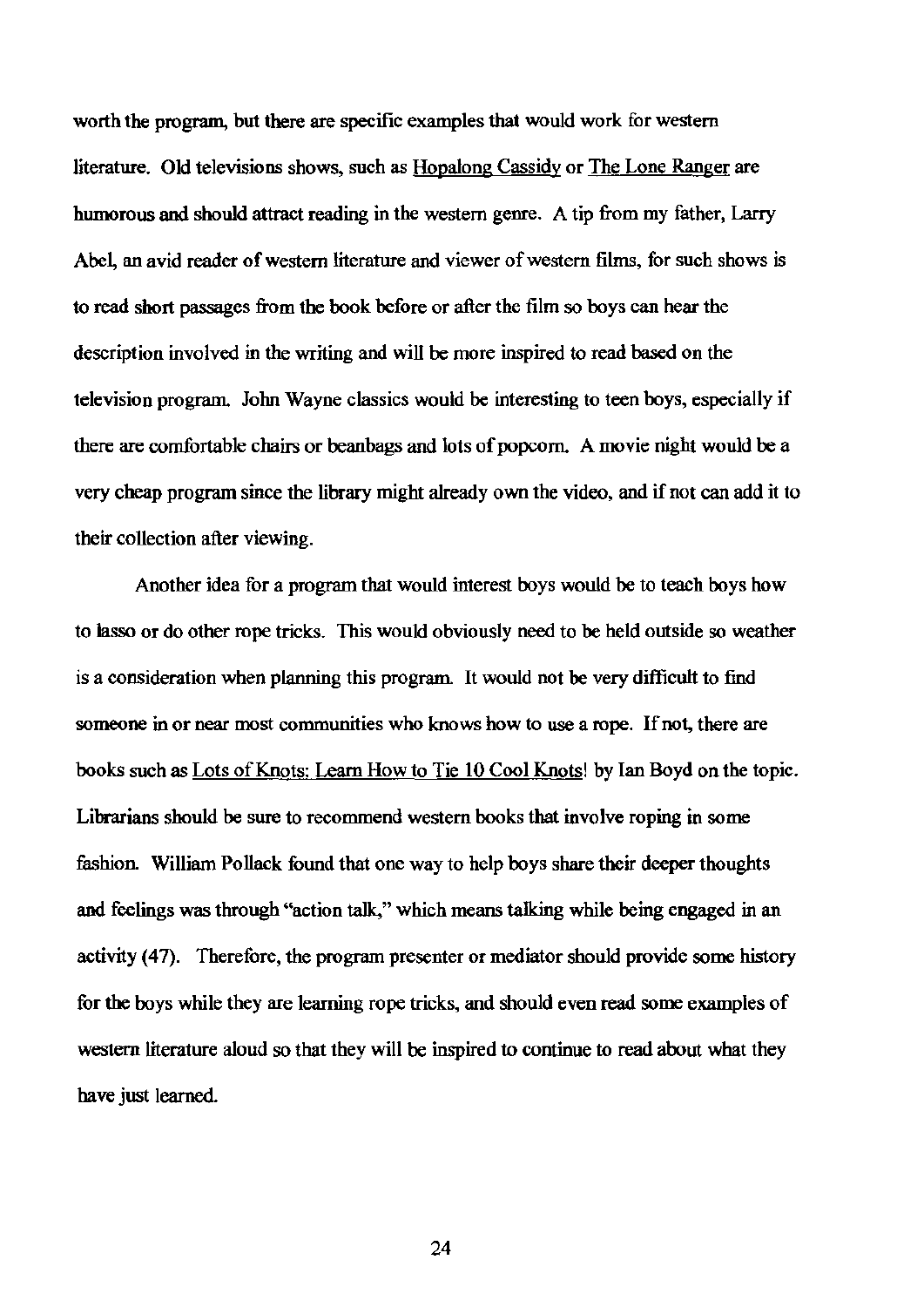**A librarian can also work on the collection that he or she has to encourage**  reading. While westerns could fall under many of the genres of books that boys enjoy **reading, including action, survival, heroic tales, and historical information, there are other**  types of hooks that interest hoys. Librarians should make certain they offer programs involving these hooks as well as filling their collection with material that hoys will read. **Teenagers will read realistic young-aduh fiction, fantasy, science fiction, horror, and**  primarily nonfiction, including biographies, as well as fuctual hooks on their personal interests (Kropp 133). A librarian should focus on these interests that hoys have in reading to have a boy-friendly section. He or she should "buy a few less novels and put **that money into periodicals: magazines, comic books and newspapers" (Jones 4).** 

If a young adult section is full of material that will attract boys, they will be more **likely to read. Some of this material, primarily westerns and science fiction novels, are**  located in the adult section. These sections should either he next to the young adult **section, or** if that **is not possible, a few** of those **books should be moved from the aduh section to the young aduh section periodically and the librarian should be available to show the boys where the rest** of the **collection is once they seem interested. Another tactic**  is to move the material to the place where middle-school aged hoys cougregate, near the **computer section, copiers, and study tables (Jones 4).** If the **books and magazines are in**  sight, a boy is more likely to pick them up and enjoy reading.

**There is always a strict budget for purchase of materials. The main question that**  must he asked is that of hardback hooks versus paperback. The advantages to paperbacks **is that this is the preferred format for teens to read due to a number of factors, they are**  easy to trausport, multiple copies can he purchased to meet demand, tad hooks can he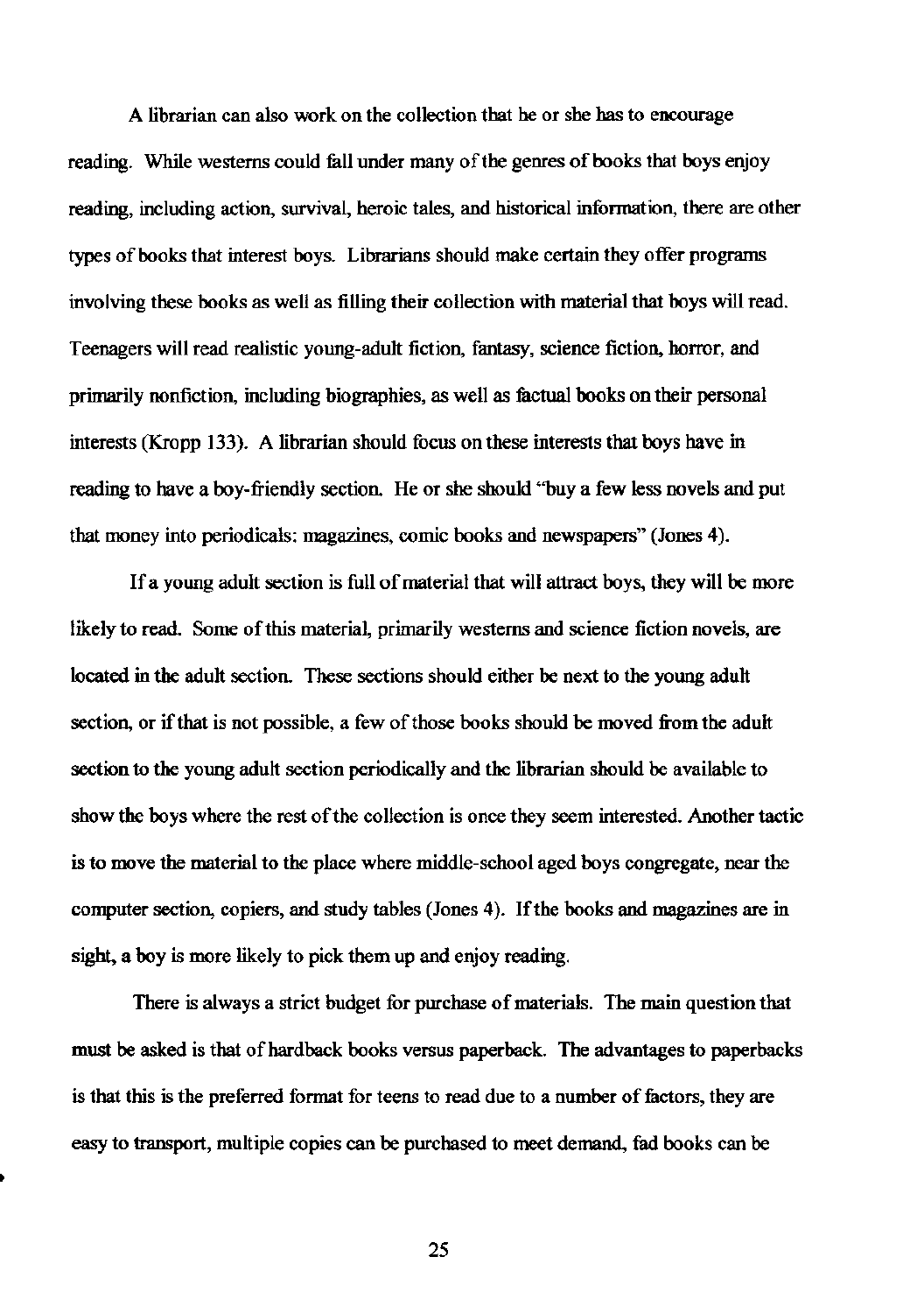**bought, they are cheaper than hardback, more will fit on a shelf, series fiction is only** found in this format, and covers are more exciting (Jones 114). However, hardbacks **cannot be completely ignored by librarians because oftentimes this is the only way of**  getting current nonfiction that will be applicable for students to read. A library should purchase more paperbacks, particularly in tbe fiction section, but hardbacks must still **consist of a portion of the budget.** 

**The location of materials, particularly for** small libraries, **is an important issue. The optimal situation is to have an entire room devoted to young adults so that they can have a place ofretreat to socialize, find materials, read, and do homework. As Jones says,** 

> **Not only does having a YA area answer teens' need for independence, but**  it also can be the place where exciting things happen. Better, from most staff's perspective, a YA area means YAs will congregate there rather than spreading their (potentially disruptive) energy tbrough the entire building (34).

**However, this is not an option for many libraries, due to space constraints. In that case, the minimum amount of space that must be provided for young adults is a section of**  shelving that can be claimed by young adults as "their space," preferably with room for chairs or tables for gathering and working.

**When young adults have their own area, this space, no matter how small, can be made into an attractive and inviting place for students to gather. An idea for attracting teens to the area would be to decorate according to a theme each month, which could be**  holiday based, but more preferably genre-based. This could be inspired by some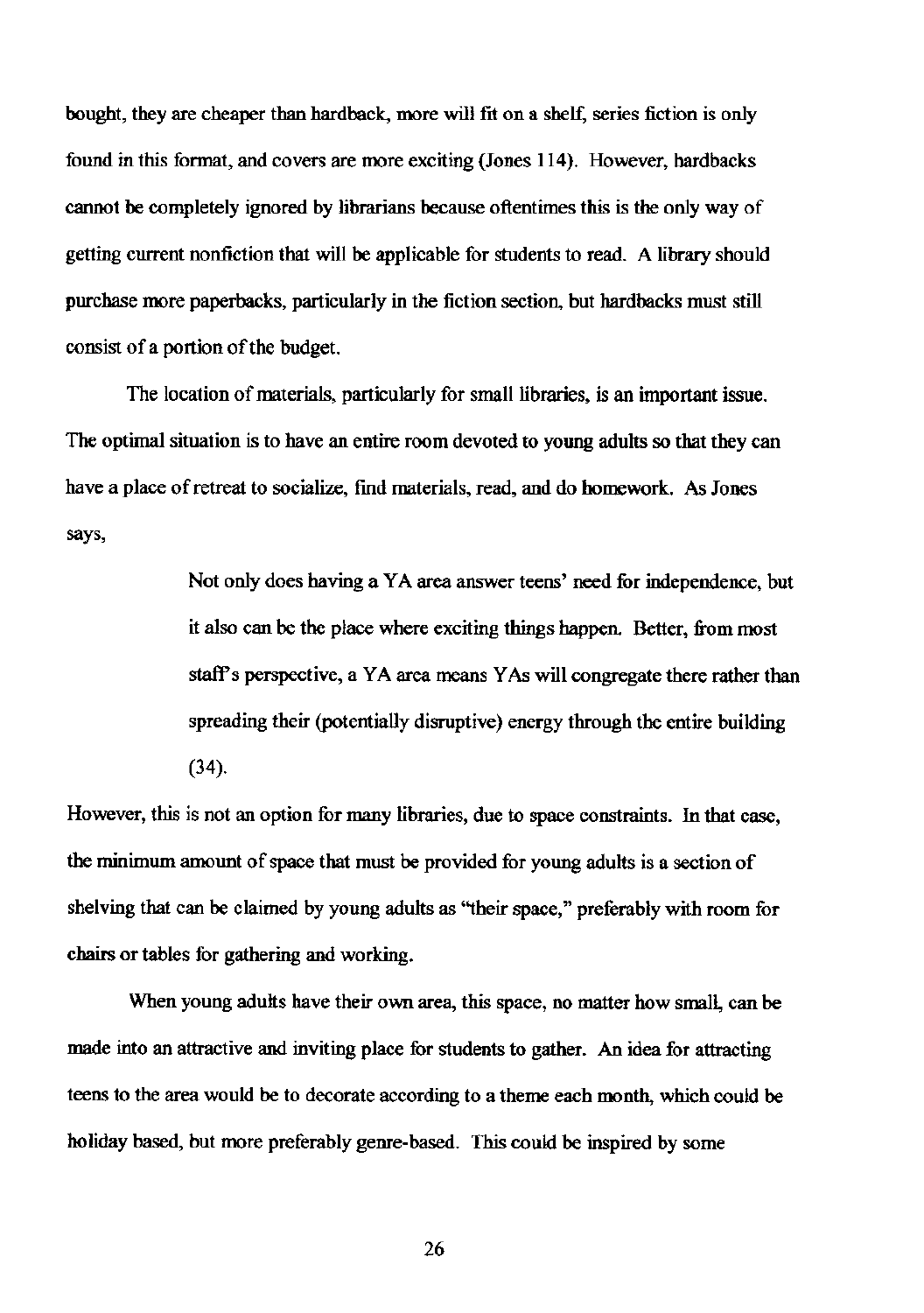historical event for that month such as an author's birthday or a famous date of discovery. The theme must be connected to books that are displayed in a prominent area so that students can read about the monthly theme in both fictional and non-fictional formats.

An idea for a monthly theme that can be used to attract boys to reading would be to decorate the section in a western motif, paying attention so as not to be too childish in decorating. Cowboy hats could adorn the walls along with pictures of scenery and historical characters—wanted posters would be especially nice—and rope could be draped between shelves (perhaps rope that has been tied in a demonstration program for boys and ropes). The librarian should adjust the YA section each month to gather the books appropriate for that month's topic and place them in a central, labeled section so that teens can find them easily. Librarians should be nearby to answer any questions and to direct them to certain books if the teen seems interested in a particular scene or poster on the wall.

While having material YAs will prefer is vastly important, another way to get boys to read is for a librarian or teacher to "get into the classroom and booktalk, including lots of nonfiction" since this is what attracts boys most readily (Jones and Fiorelli 3). A librarian should always be prepared to give a short, informal booktalk on books in his or her collection. A booktalk is a way to describe a book in such an interesting manner that the listeners feel compelled to read the book for themselves. The ending to a book must never be given away during a booktalk, but suspense is a good tool to incite reading. The person doing a booktalk can pretend to be a character in the book, can quote passages from the book, do a short plot summary without telling too much, or emphasize a certain characteristic of the book, such as its humor. Each of these methods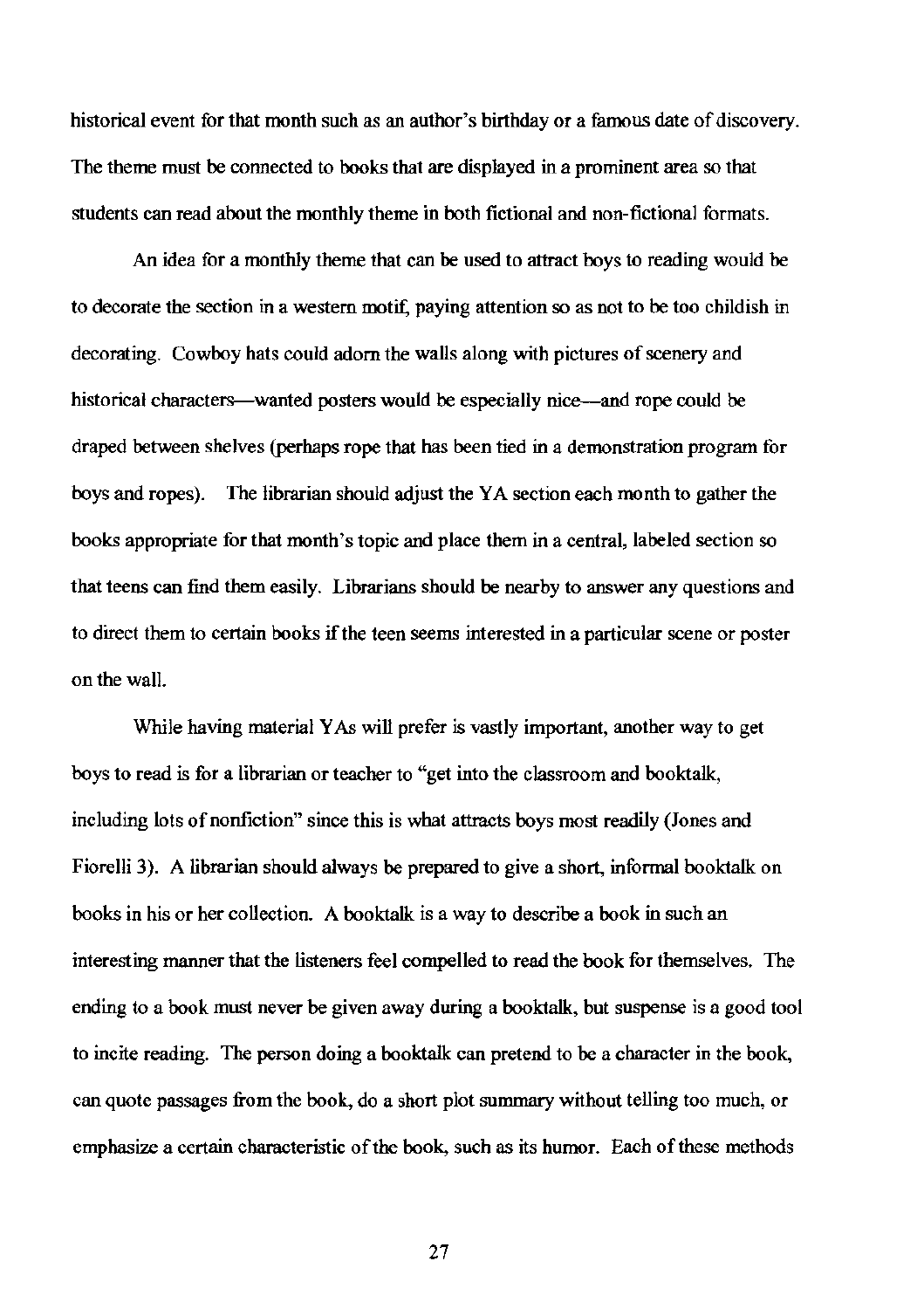**is appropriate for different books, but all are helpful tools to interest boys to particular**  books they would enjoy.

It is a sad fact that few English teachers and librarians will be male, so a boy **needs to see examples of men reading to convince him that reading is not a solely feminine activity. A great way to show that males enjoy reading is to recruit the coach of**  the boys' sports teams for assistance. There are many activities that he could help do **''from read-alouds on the bus to away games to having athletes read to younger children"**  (Jones and Shoemaker 3). These are just a few ways that teachers and librarians can get involved and help inspire boys to read for fun, from showing them interesting books to promoting reading through a male role model.

Once a boy has begun reading, encourage him to continue. Do this by asking about what he has just read. Ask him what happened in the book, rather than if he liked it or not, which will merely produce a one word answer. The opportunity to find out more about the boy will have passed. Once a librarian, parent, or teacher knows why a certain **book was enjoyed. or even why it was not, he or she can help suggest more materials that**  the boy might like to continue his interest in reading. Once a boy has begun reading and **is encouraged to continue, he will realize what an entertaining hobby reading can be, and**  will bopefully continue reading long into his future.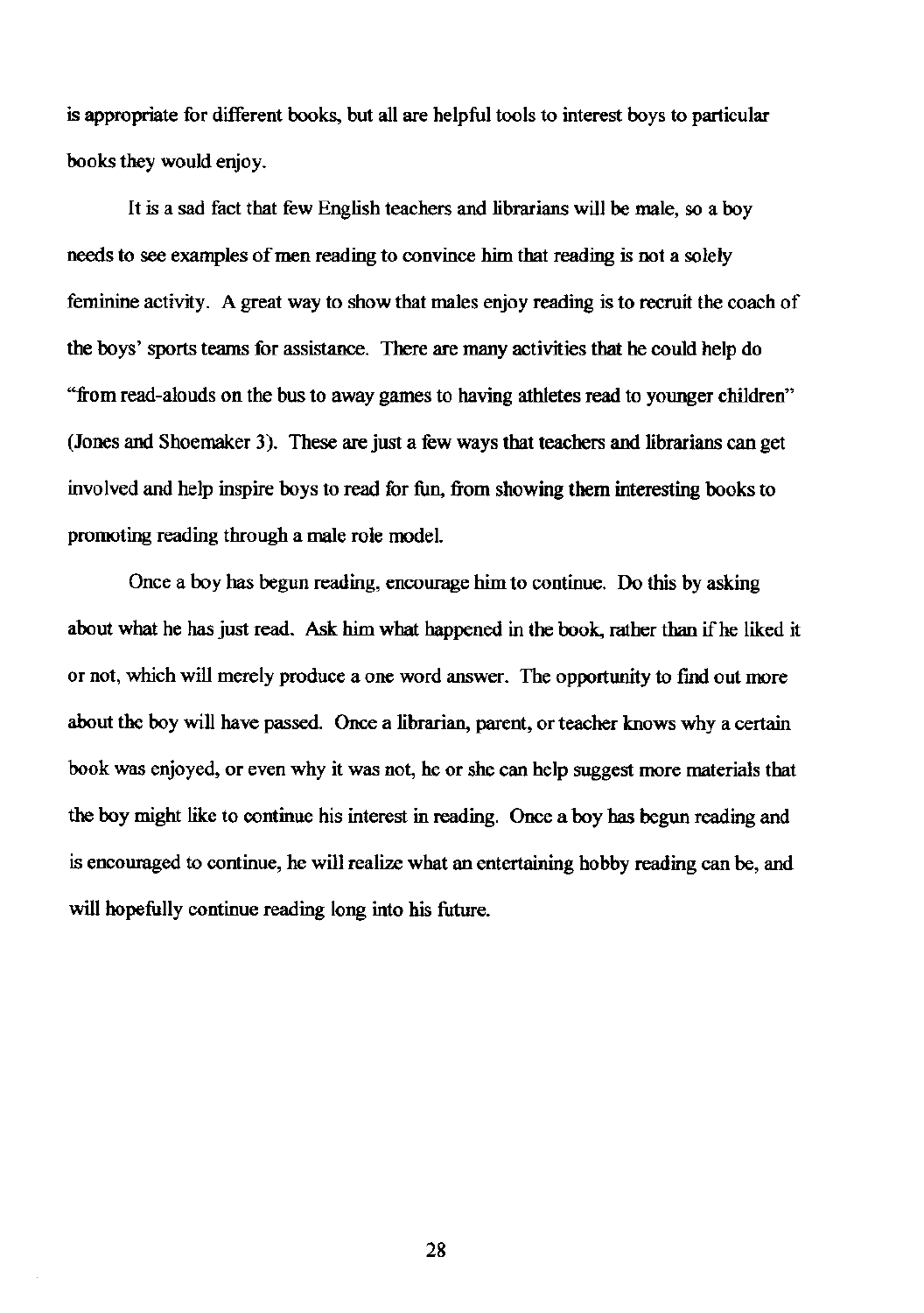#### **Conclusion**

Boys trail girls in literacy, a fact that those who teach boys should be aware of **and strive to correct. Boys must be trained to realize that reading can be enjoyable, is not**  a feminine pasttime, and that there are materials that boys like to read----even if those **materials are not commonly taught in a classroom. To do this a teacher or librarian must provide examples** of male **reading and work on the collection** of materials **offered to boys**  to make sure that the types of literature they enjoy, such as non-fiction and action tales **are available. The literature must be provided in a format that boys will enjoy and should**  be displayed in the library in a plaee that boys will access.

**Through the research gathered here, a teacher or librarian can see the necessity of**  belping boys to enjoy reading so that they can succeed in the classroom and in life. Once the necessity is ingrained, the ideas on how to help boys can be employed. Boys need special attention in the area of reading. While boys may read if they are forced to do so, **they will not enjoy the task under this circumstance and will not continue. Therefore, a boy must learn to enjoy reading in order to maintain the habit into the future. Western**  literature is a prime example of a medium to help boys to enjoy reading and the prevalence of such literature will keep them reading for long into their future, a goal that teachers, parents, and hbrarians have for aU of their children.

Sinee the interview with my brother Shane last school year, he has exemplified **even more of these findings. He is now in sixth grade and still does not enjoy novels. He would rather read anything sports-related to gain information about his interests. He reads the sports section in the newspaper almost every day and reads non-fiction accounts**  of his fuvorite sports stars from the library. The reading that he enjoys is not taught in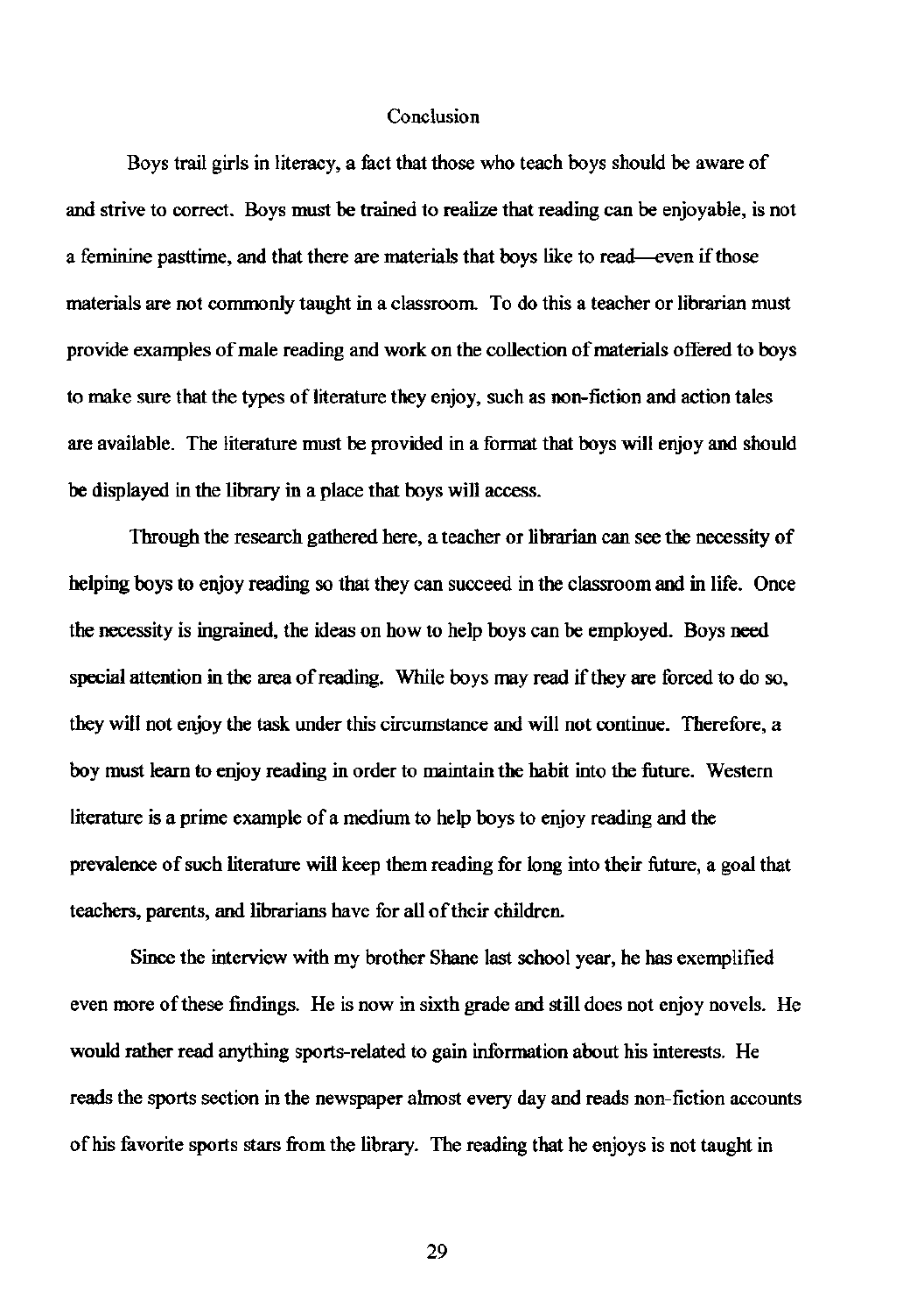classrooms, and is still not encouraged by his school librarian, but he hopes that they will soon become more aware of the necessity to promote reading that boys enjoy so that other boys can see that their reading habits are valid as he can see that his are.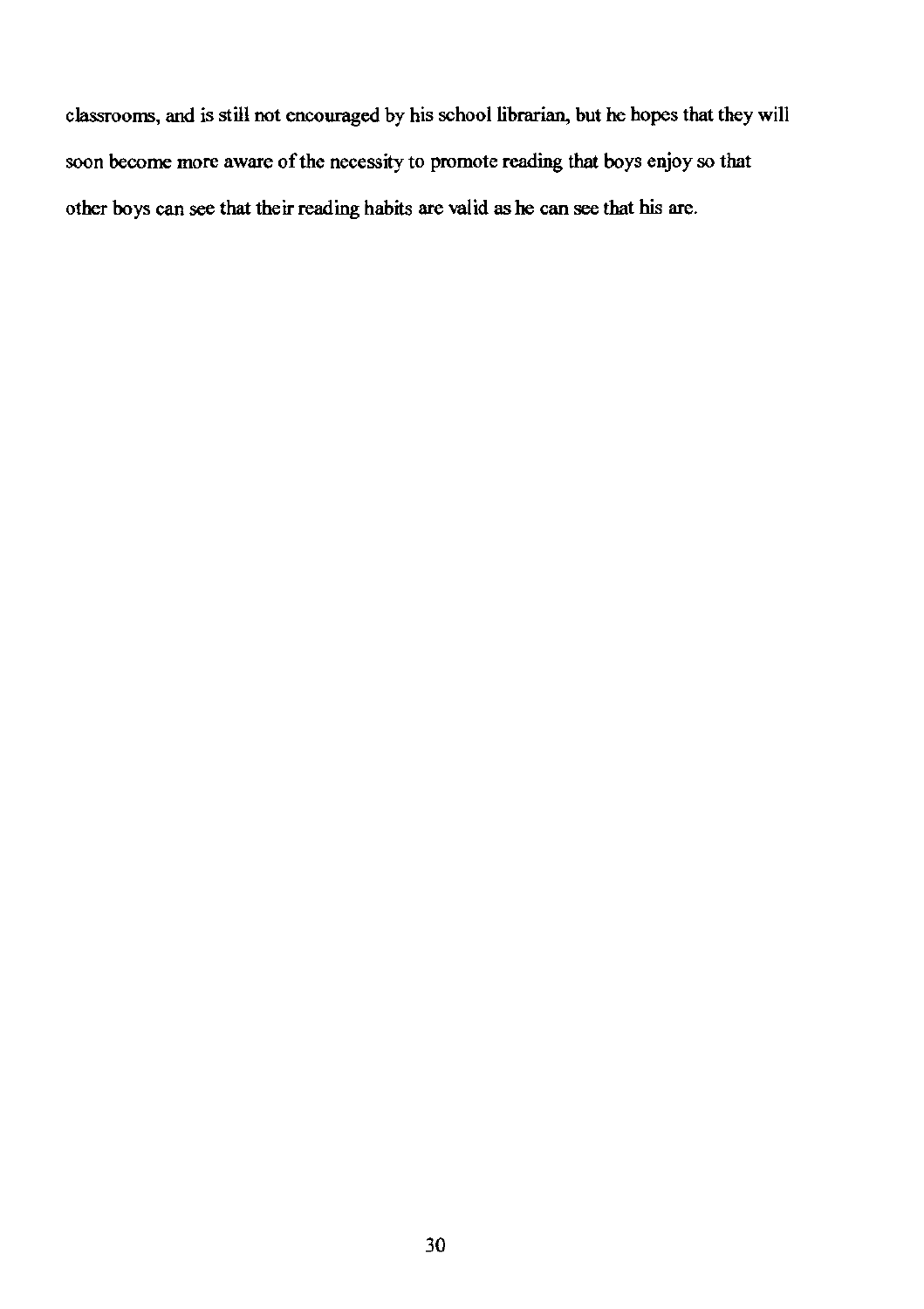#### Works Cited

- Abel, Larry. Personal Interview. 5 October 2003.
- Abel, Shane. Personal interview. 20 April 2003.
- Durham, Phillip. The Negro Cowboys Omaha: University of Nebraska Pr, 1983.
- Erickson, John R. The Modern Cowboy Omaha: University of Nebraska Pr, 1984.
- Grey, Zane. Riders of the Purple Sage New York: The Modern Library, 2002.
- Jones, Patrick. Connecting Young Adults and Libraries: A How-To-Do-It Manual 2<sup>nd</sup> ed. New York: Neal-Schuman Publishers, Inc., 1998.
- **--- and Dawn Cartwright Fiorelli. '"Overcoming the obstacle course: Teenage**  boys and reading." TeacherLibrarian, 30.3. Feb. 2003.
- --- and Joel Shoemaker. Do It Right! Best Practices for Serving Young **Adults in School and Public Libraries New York: Neal-Schuman Publishers,**  Inc., 2001.
- Kropp, Paul. Raising a Reader: Make Your Child a Reader for Life New York: Doubleday, 1996.
- **Lamour, Louis. The Daybreakers New York: Bantam Books, 1960.**
- ---. "The Cactus Kid Pays a Debt." Long Ride Home New York: Bantam Books 1989 5- 18.
- **---. "'That Triggernometry Tenderfoot." Long Ride Home New York: Bantam Books**  198943-58.
- ---. "Shandy Takes the Hook." Long Ride Home New York: Bantam Books 1989 85-97.
- Lewis, Meriwether and William Clark. The Essential Lewis and Clark Ed. Landon Y. **Jones.** New York: HarperCollins, 2000.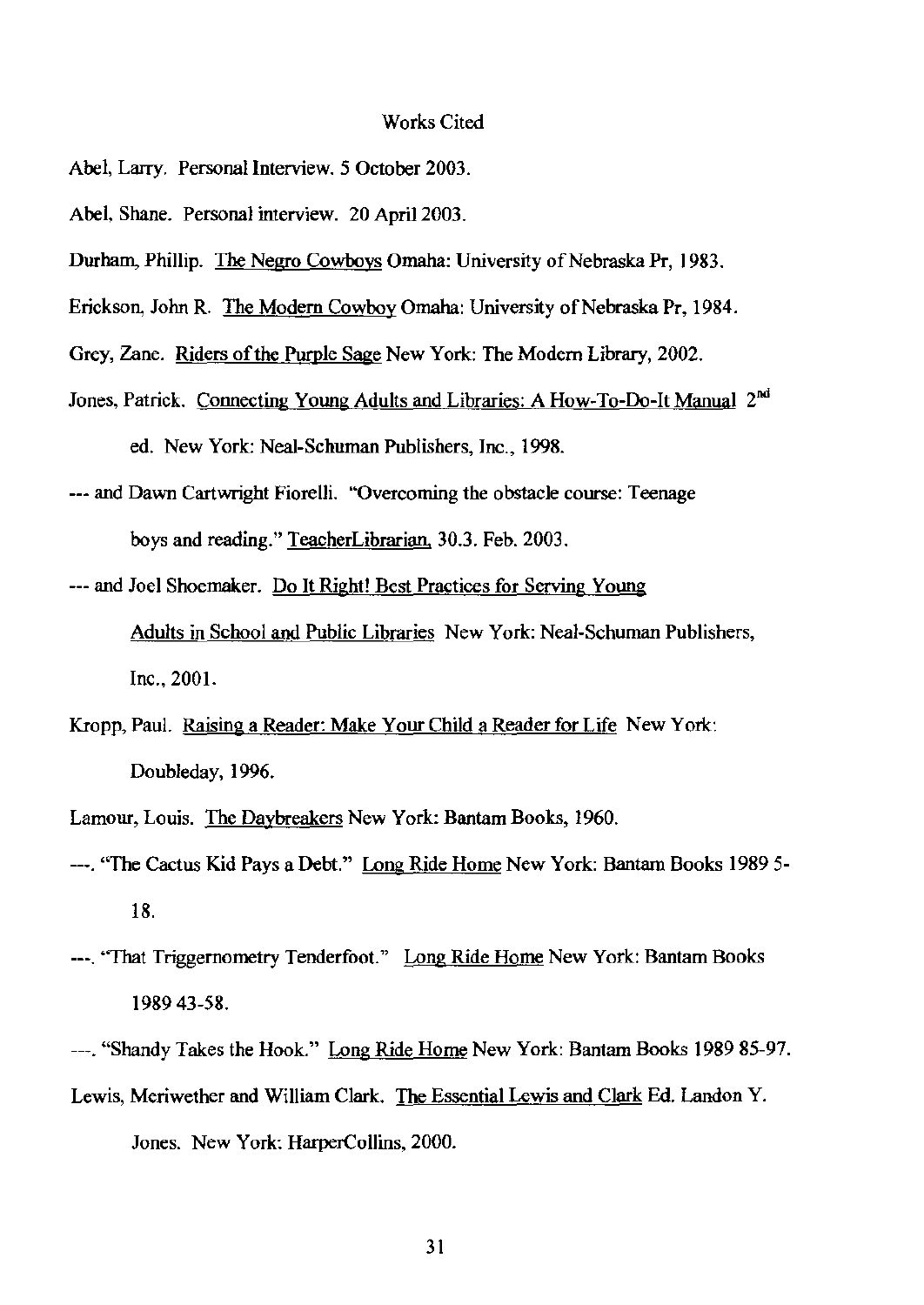**Lucey, Helen and Valerie Walkerdine. "Boys' Underacheivement: Social Class and Changing Masculinities." Combating Educational Disadvantage: Meeting the**  Needs of Vulnerable Children Theo Cox, ed. London: Falmer Press, 2000.

McMurtry, Larry. Boone's Lick New York: Simon & Schuster, 2000.

**Millard, Elaine. Differently Literate: Boys. Girls. and the Schooling** of Literacy **London: Falmer Press, 1997.** 

Pollock, William. "Real Boy's Voices." School Library Journal 47:1. 31. 2000.

- Rider, Rowland W. The Roll Away Saloon: Cowboy Tales of the Arizona Strip Logan, Utah : Utah State University Press, 1985.
- Smith, Michael W. and Jeffrey D. Wilhelm. Reading Don't Fix No Chevys Portsmouth, NH: Heinemann, 2002.

**"Teenage Growth & Development: 11-14 Years." Palo Alto Medical Foundation 2001.**  15 October 2003. <http://www.pamf.org/teenJparents/health/growth-II-14.html>. Udall, Stuart. Beyond the Mythic West New York: Gibbs Smith, 1990.

**Wister. Owen. The Virginian New York: Penguin Books, 1988.**